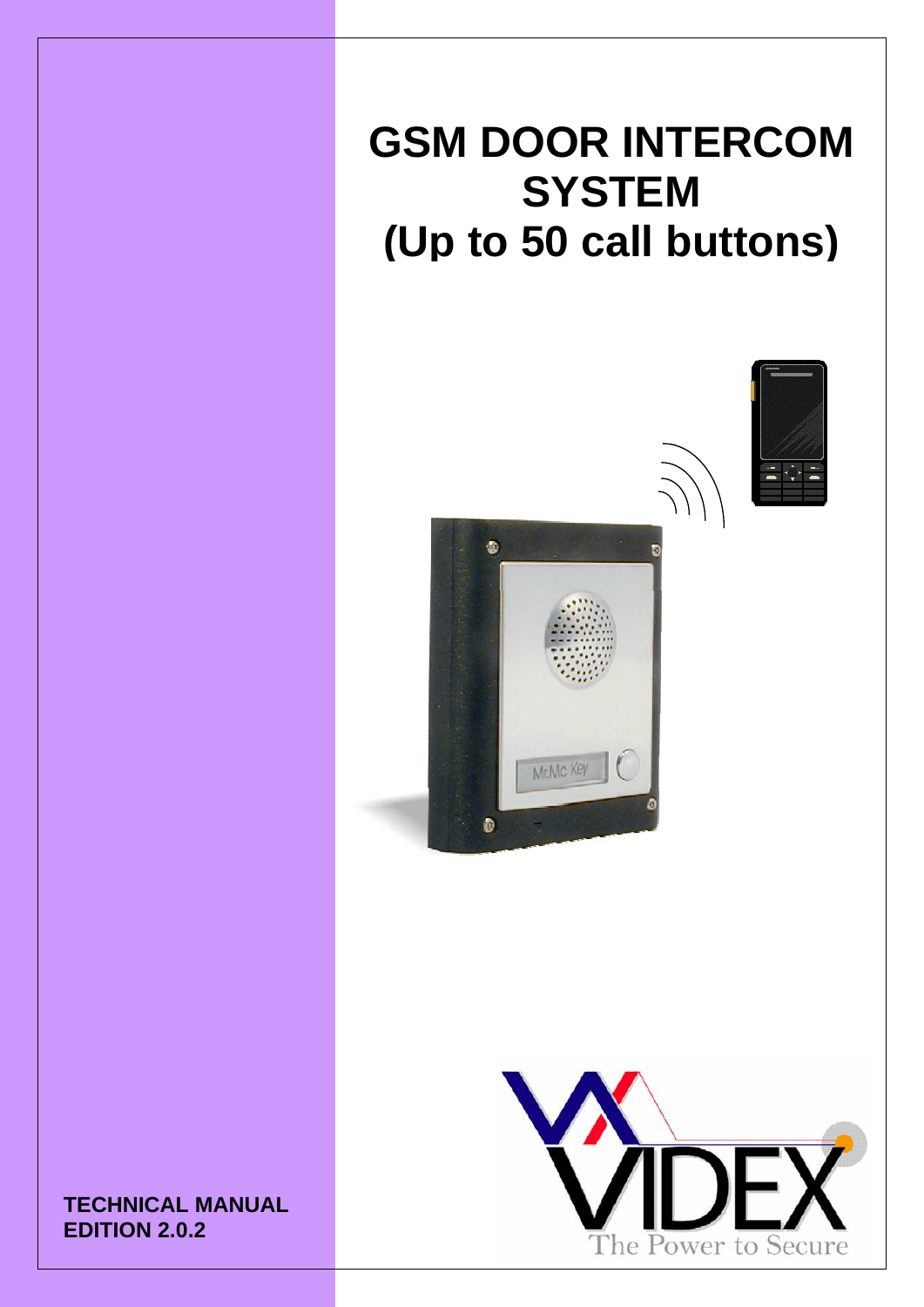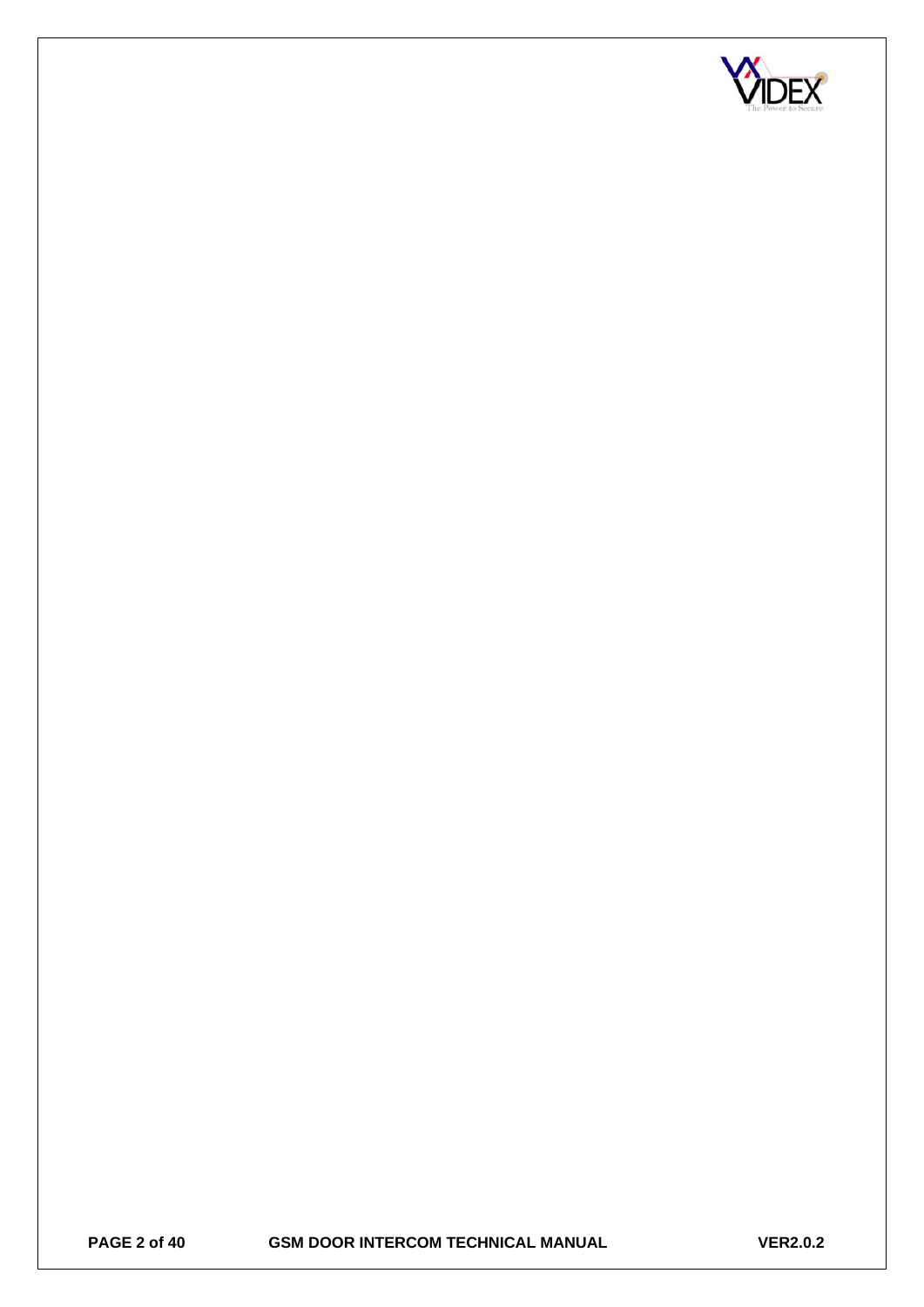

# **CONTENTS**

|                                             | <b>PAGE</b>    |
|---------------------------------------------|----------------|
| <b>Manual introduction</b>                  | 4              |
| System introduction                         | 4              |
| Precautionary advice                        | $\overline{5}$ |
| System components                           | $6 - 12$       |
| Intercom module                             | $6 - 7$        |
| <b>Expansion button modules</b>             | 8              |
| VX800 Codelock                              | $9 - 11$       |
| Door panel mounting frames                  | 12             |
| Power supply                                | 12             |
| Wiring diagrams                             | 13             |
| Accessories wiring guide                    | 14             |
| Cable guide                                 | 15             |
| Installation overview                       | 15             |
| Panel care                                  | 15             |
| Testing, power up and reset                 | 16             |
| Programming                                 | $17 - 27$      |
| Programming by text message                 | $17 - 22$      |
| Programming by PC                           | 23-27          |
| System operation                            | 28             |
| User commands                               | 28             |
| Checking the balance of a Pay As You Go SIM | 29             |
| Understanding the signal strength test      | 29             |
| Dial in priority                            | 29             |
| Call button record keeping table            | $30 - 31$      |
| Dial in access control record keeping table | 32-34          |
| Understanding the beeps                     | 35             |
| Troubleshooting guide                       | 36             |
| Conformance information                     | 37             |
| Software updates                            | 39             |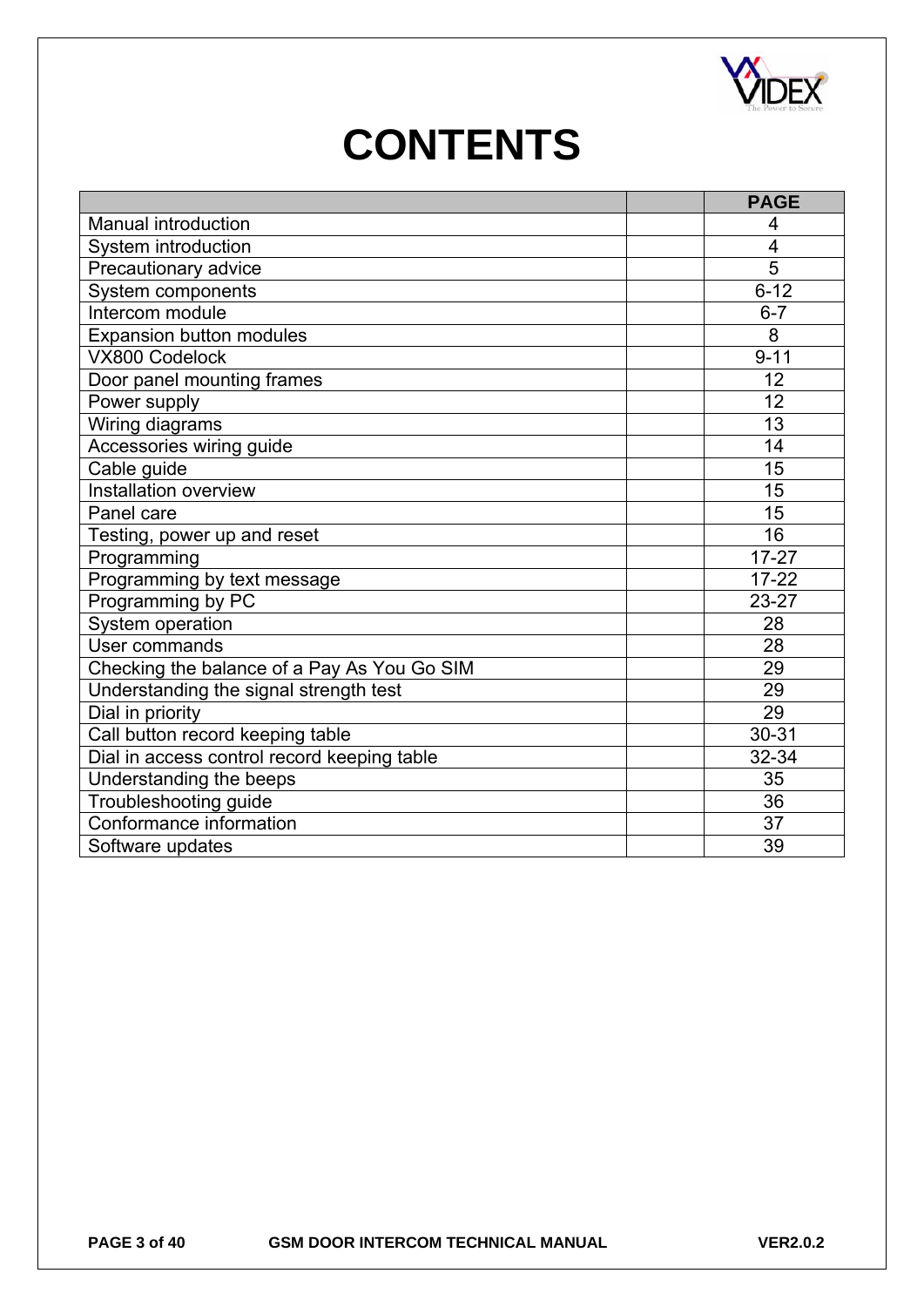

#### **MANUAL INTRODUCTION**

The information in this manual is intended as an installation and commissioning guide for the GSM door intercom system. This manual should be read carefully before the installation commences. Any damage caused to the equipment due to faulty installations where the information in this manual has not been followed is not the responsibility of Videx Security Ltd.

VIDEX run free training courses for engineers who have not installed this system before. Technical help is also available on 0191 224 3174 during office hours or via e-mail tech@videx-security.com.

#### **SYSTEM INTRODUCTION**

The system is designed to work on the same technology as mobile phones. It enables a call to be made from an entry point (Door, gate etc), to any telephone number (mobile or land line). Up to 50 call buttons can be connected to the door panel, each able to call two telephone numbers (If the first is busy or not answered, the call can be diverted to the second). Features of the system include a dry contact relay output, an open collector auxiliary output, push to exit input and switched 0V auxiliary input. Programming of the telephone numbers and additional features can be carried out via text messaging or PC using a specially designed Windows program. An additional access control feature for up to 250 telephone numbers is also available on the system allowing a number of callers to open the gate/door simply by dialling the telephone number of the intercom panel (The intercom panel will not answer these calls but will activate the relay output).

A SIM card is required for this product but not supplied. It is recommended to choose the SIM card which has the best coverage for the area in which the intercom panel will be installed. Both contract and 'Pay as you go' SIM cards can be used but if using a 'Pay as you go' we would recommend setting up an automatic top up to avoid running short on credit and loosing the use of the intercom panel. Alternatively if you already have a contract mobile phone it should be possible to get a second SIM card and telephone number on the existing account. For more information contact the SIM card provider or visit their web sites.

When registering a new SIM you may be asked for the IMEI number. This is the unique serial number of the GSM intercom and can be found on the rear of the module just below the SIM holder on a white label. It's the long number below the barcode.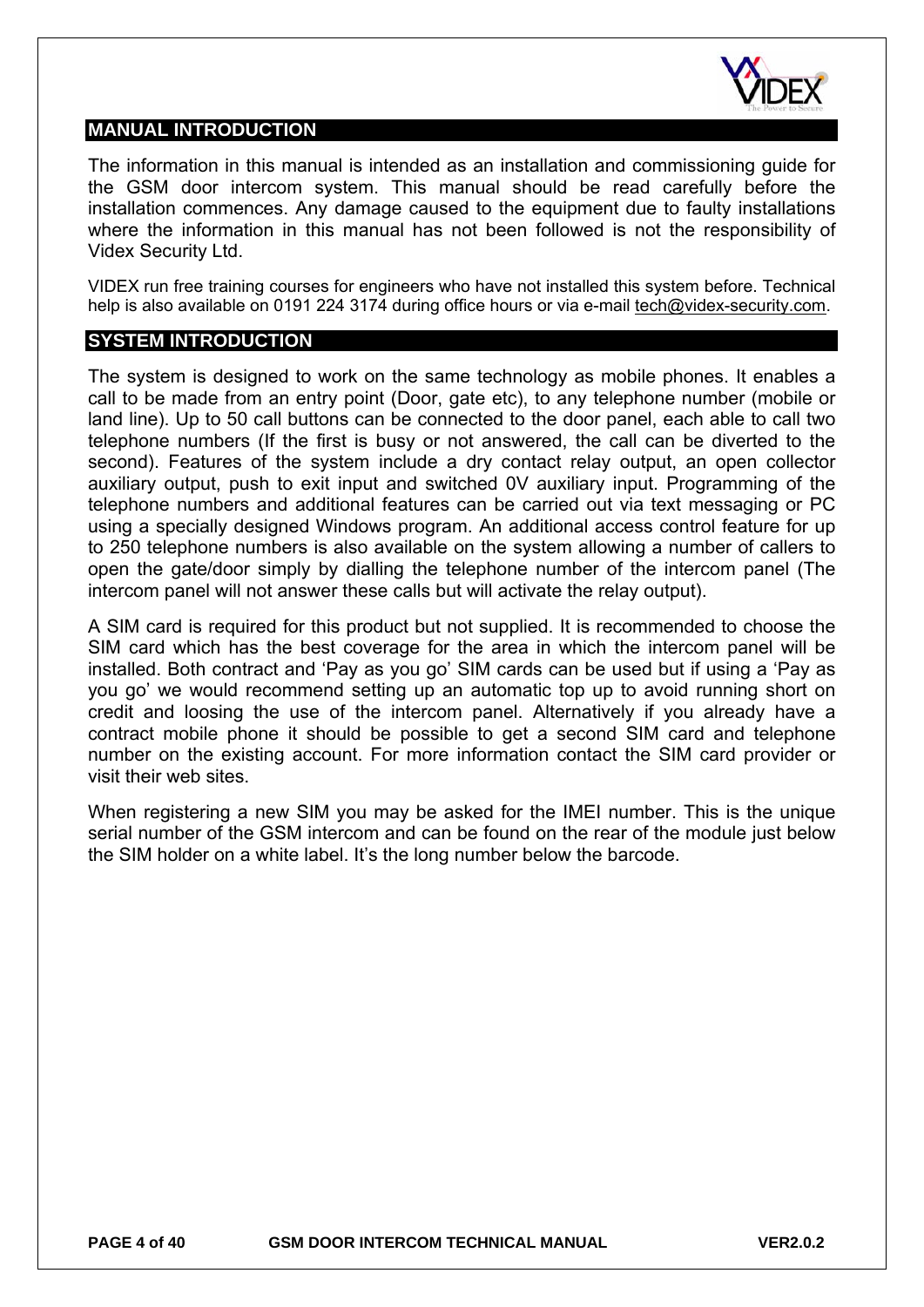

#### **PRECAUTIONARY ADVICE**

- o When mounting the GSM antenna, choose a location which is away from human interaction and away from the intercom panel. Route the GSM antenna cable from the intercom panel so that it is separate from the power supply cables and microphone wire.
- o Always ensure the power is off to the intercom panel before inserting or removing the SIM card.
- o New SIM cards will need registering before they can be used. Full details of how this is done can normally be found in the SIM card pack. It will normally require that the SIM card is inserted into a mobile phone, a number dialled and instructions followed. While the SIM is in the mobile phone it would be a good time to disable any PIN codes, call diverts, ring back and disable features such as voicemail and text alerts. Details of how to do this can be found on the SIM card provider's web site or by calling their customer services. Please use one of the following SIM card providers (Vodafone, TMobile, O2 or Orange). We do not recommend using 3 at this present time.
- o To be able to receive text messages from the intercom panel, the SIM card will require an SMS service centre number. This is normally preinstalled on new SIM cards but if you are having trouble receiving SMS messages you will need to confirm this by inserting the SIM card into a telephone and using the telephones menu options to check it. If a number is not programmed then it should be programmed while in the telephone (The number can be obtained from the service provider).
- o Voicemail and text alerts must be switched off on the SIM card when using the dial in to release the door/gate feature. For Vodafone and O2 this can be done while the SIM card is in the intercom panel. For Orange and T-Mobile the SIM card must be remove and put into a mobile phone.
- o When storing the intercom panel's telephone number in your own mobile phone avoid using an obvious name such as 'Front Door, or 'My Gate' as this would make it easy to decipher if your phone was lost or stolen.
- o The PIN request feature must be disabled on the SIM card before using it in the Intercom panel. It is likely on a new SIM card that it will not be enabled but if it is, it will prevent the system from working at all.
- o This product may not be suitable for installation in hospitals, health care facilities or in the presence of flammable gases or liquids. Seek advice and authorisation before installing this product in these locations.

#### **IMPORTANT NOTE ABOUT SIM CARD**

When using a pay monthly SIM card you must ask the service provider to put a spend limit on the account (Vodafone call this service 'spend checker'). This is to safeguard against possible problems which could result in a large phone bill at the end of the month. All providers offer this service. You will need to either ring them or e-mail them to set this up. Automatic top ups should also have a monthly limit.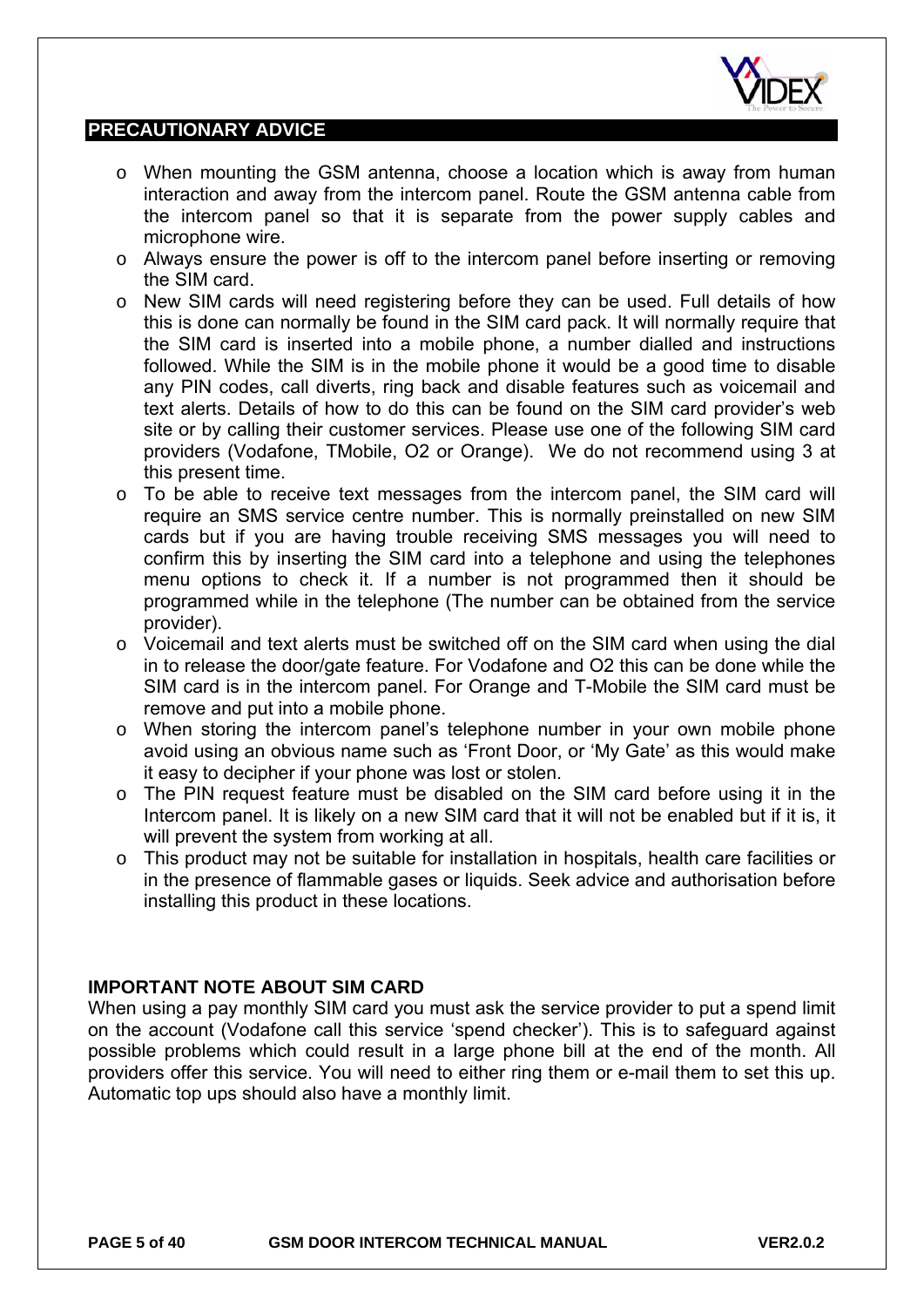

#### **SYSTEM COMPONENTS**

A system comprises of an intercom panel, power supply, SIM card and antenna. The intercom panel is of modular design allowing it to be customised to the installation requirements by including proximity access control, coded access or bioaccess and also including the correct number of call buttons.

#### **INTERCOM MODULE**

The intercom panel can include any of the modules from the 4000 Series range and uses the standard 4000 series surface and flush mounting frames. The GSM amplifier module is however essential and includes all the GSM communication electronics, SIM card (Supplied seperately) and connections. The intercom module is available in a 0 button, 1 button, 2 button, & 4 button configuration as shown below along with their part numbers.



#### **DIP SWITCH SETTINGS**

There are 2 dip-switches located on the back of the module. They can be used to alter the volume from the Door Intercom speaker. Additionally, the volume can also be adjusted during a call via the telephone keypad.

SPEAKER VOLUME

**1 2** 

**ON** 

|     |     | GAIN (dB) |
|-----|-----|-----------|
|     | ٦N  |           |
|     | ∩FF | 12        |
| OFF | DК  | 18        |
| )EE |     | 23.5      |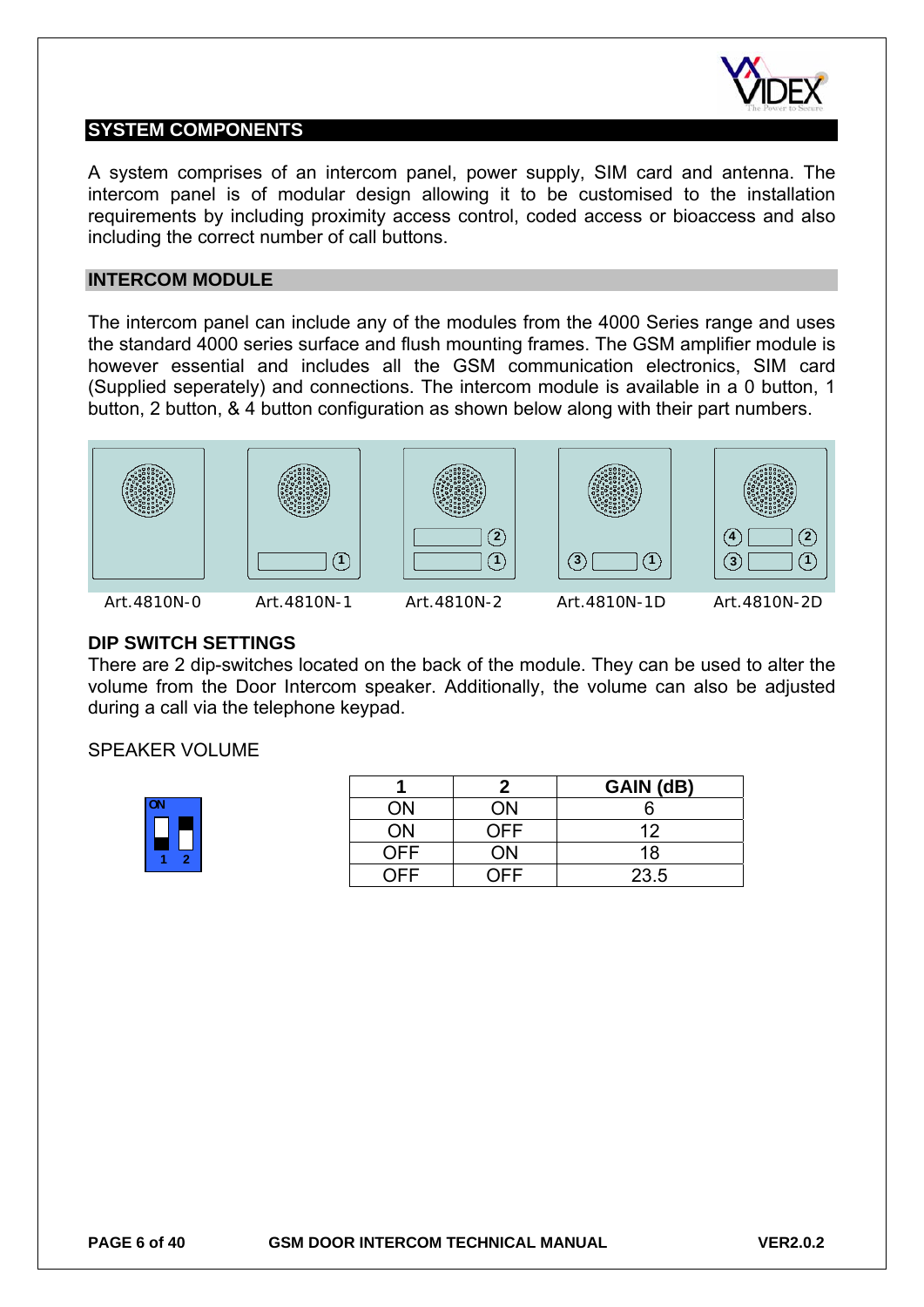

| <b>CONNECTION</b> | <b>DESCRIPTION</b>                                           |  |
|-------------------|--------------------------------------------------------------|--|
| $+12V$            | 12Vdc - 14Vdc input                                          |  |
| 0V                | Ground connection                                            |  |
| <b>AO</b>         | 0V auxiliary output (Open collector) Max. 150mA              |  |
|                   |                                                              |  |
| $\mathsf{C}$      | Common connection of dry contact relay<br>Relay contacts:    |  |
| <b>NO</b>         | Normally open connection of dry contact relay<br>3A@24Vdc    |  |
| <b>NC</b>         | 3A@120Vac<br>Normally closed connection of dry contact relay |  |
|                   |                                                              |  |
| a                 | Button matrix for connecting up to 50 call buttons, PTE, and |  |
| b                 | auxiliary inputs. See following pages for connections        |  |
| C                 |                                                              |  |
| d                 | The PTE (push to exit button) connects across g-6            |  |
| e                 |                                                              |  |
|                   | Auxiliary 1 input connects across g-5                        |  |
| g                 |                                                              |  |
|                   | Auxiliary 2 input connects across g-4                        |  |
| $\overline{2}$    |                                                              |  |
| 3                 |                                                              |  |
| 4                 |                                                              |  |
| 5                 |                                                              |  |
| 6                 |                                                              |  |
| 7                 |                                                              |  |
| 8                 |                                                              |  |

#### **ANTENNA**

The GSM antenna connects to the SMA female bulkhead on the rear of the module. A GSM antenna with a SMA male connector should be used.

**Note: An antenna must always be connected.** 

**Note: Always route the GSM cable away from the microphone wires and the power supply wires to avoid interference on the speech channels.**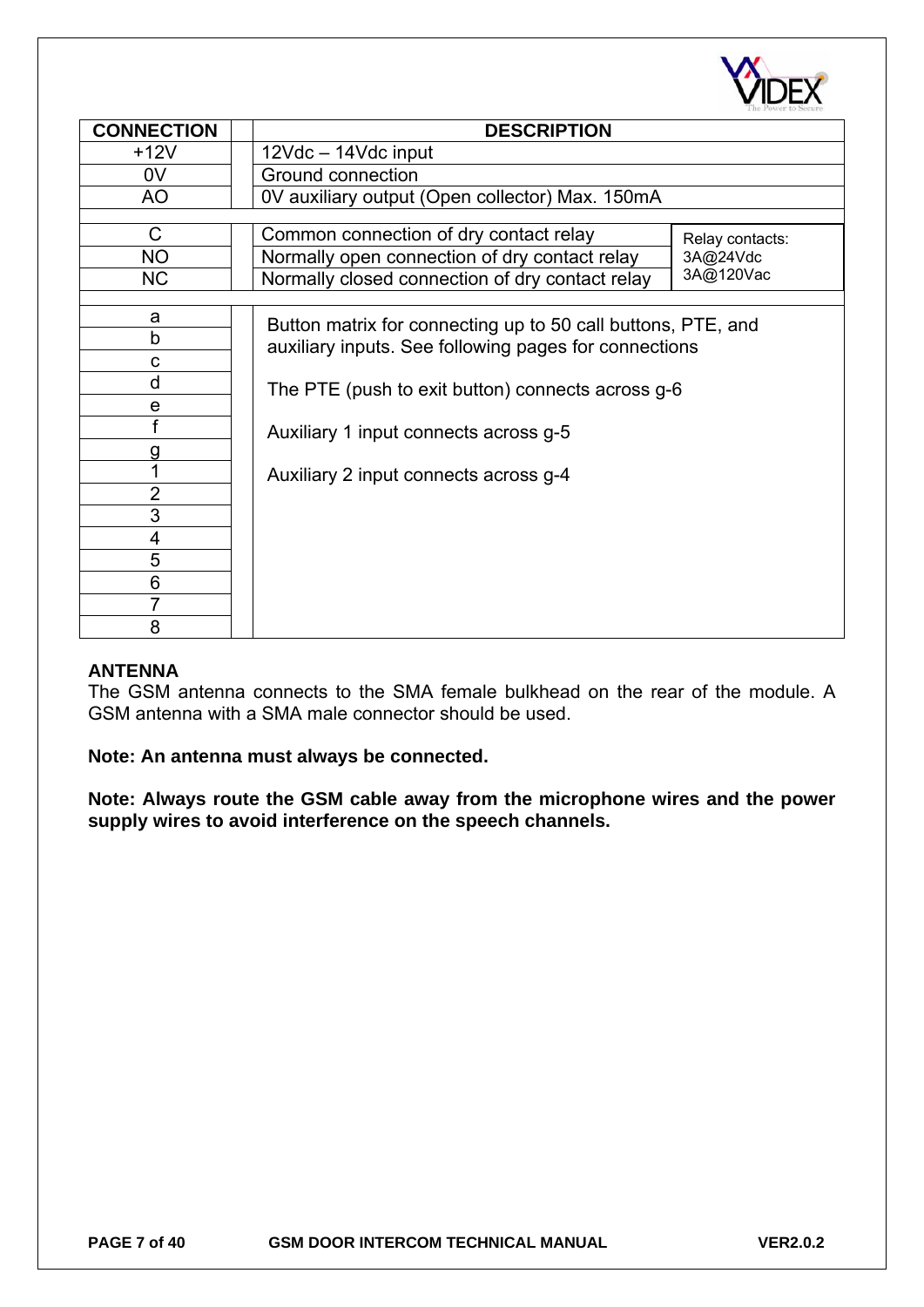

#### **EXTENSION BUTTON MODULES**

The GSM intercom module will accept up to 50 call buttons. Any of the standard 4000 series button modules can be used as shown below (Button 1 is in the bottom right corner counting up).



Button connections to the GSM module are shown below. (Note: For clarity power and other connections are not shown below). Also take care when using additional button modules with intercom modules which also have buttons. For example, an intercom module with one button means the extension button modules must begin from button 2, an intercom module with 2 buttons means the extension module must begin from button 3.



#### **Button module notes:**

- If the GSM module has 1 button, the additional button module buttons should be addressed beginning with 2 (i.e. The first button of the button module should be connected between a & 2, the next between a & 3 etc)
- If the GSM module has 2 buttons, the additional button module buttons should be addressed beginning with 3 (i.e. The first button of the button module should be connected between a & 3, the next between a & 4 etc)
- If the GSM module has 4 buttons, the additional button module buttons should be addressed beginning with 5 (i.e. The first button of the button module should be connected between a & 5, the next between a & 6 etc)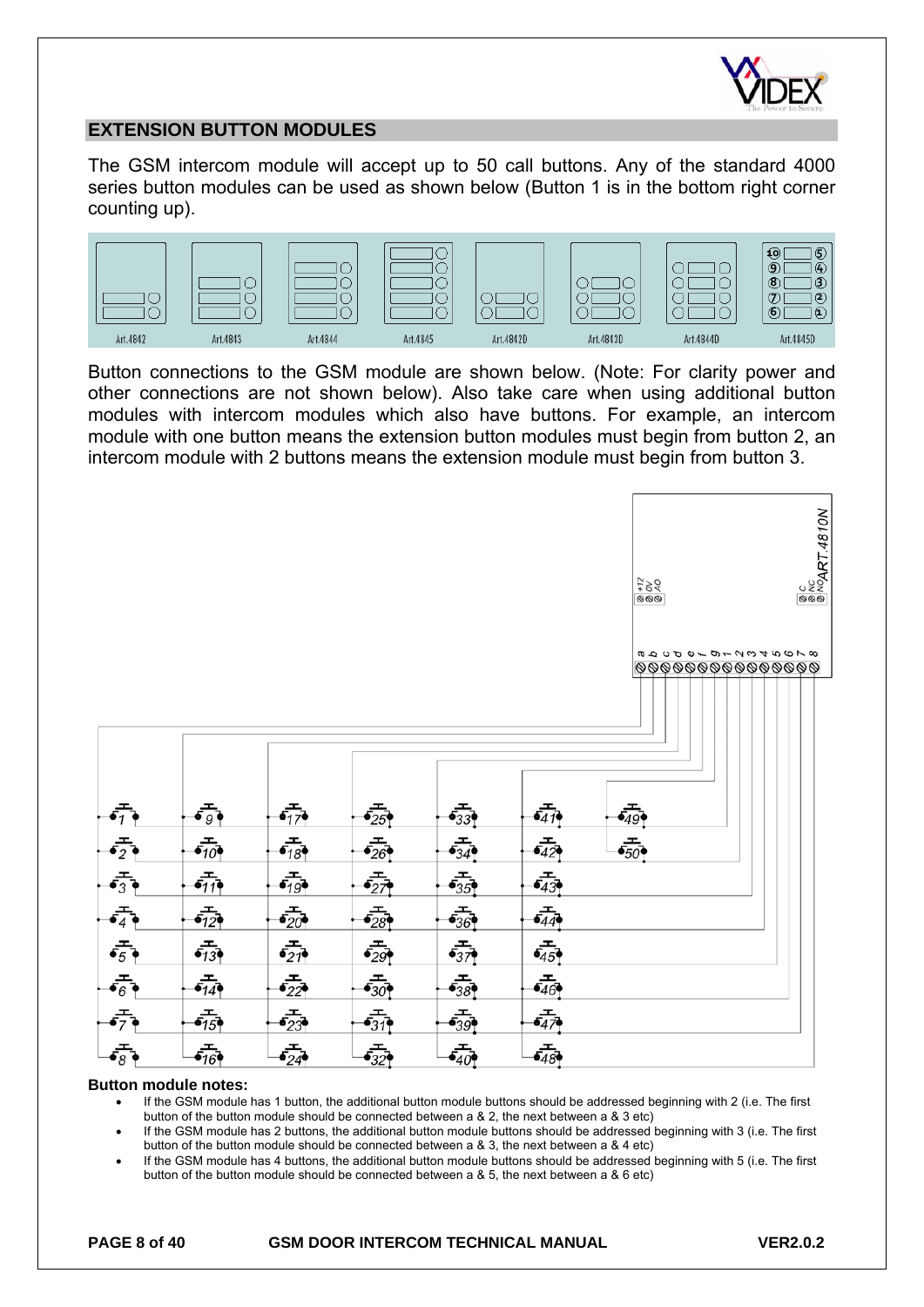

#### **CODELOCK MODULE (4800)**

The 4800 codelock includes three relay outputs, two push to exit button inputs and operates from a 12-24V ac/dc power supply. Up to 2 unique codes can be programmed, each in the range of 4-8 digits. Relay time can be programmed from 01 – 99 seconds or set to latching mode with a relay time of 00 (To latch, type in the code followed by Enter, to unlatch, type in the code followed by clear).

| <b>Art.4800 Connections</b> |                                                     |
|-----------------------------|-----------------------------------------------------|
| <b>Connection</b>           | <b>Function</b>                                     |
| ٠                           | 12-24V ac/dc power input                            |
|                             | 0V power input                                      |
| C <sub>1</sub>              | Common connection of relay 1 (Dry contact)          |
| NO <sub>1</sub>             | Normally open connection of relay 1 (Dry contact)   |
| NC <sub>1</sub>             | Normally closed connection of relay 1 (Dry contact) |
| C <sub>2</sub>              | Common connection of relay 2 (Dry contact)          |
| NO <sub>2</sub>             | Normally open connection of relay 2 (Dry contact)   |
| NC <sub>2</sub>             | Normally closed connection of relay 2 (Dry contact) |
| C <sub>3</sub>              | Common connection of relay 3 (Dry contact)          |
| NO <sub>3</sub>             | Normally open connection of relay 3 (Dry contact)   |
| N <sub>C</sub> 3            | Normally closed connection of relay 3 (Dry contact) |
| SW <sub>1</sub>             | Push to exit input for relay 1 (Triggered by 0V)    |
| SW <sub>2</sub>             | Push to exit input for relay 2 (Triggered by 0V)    |

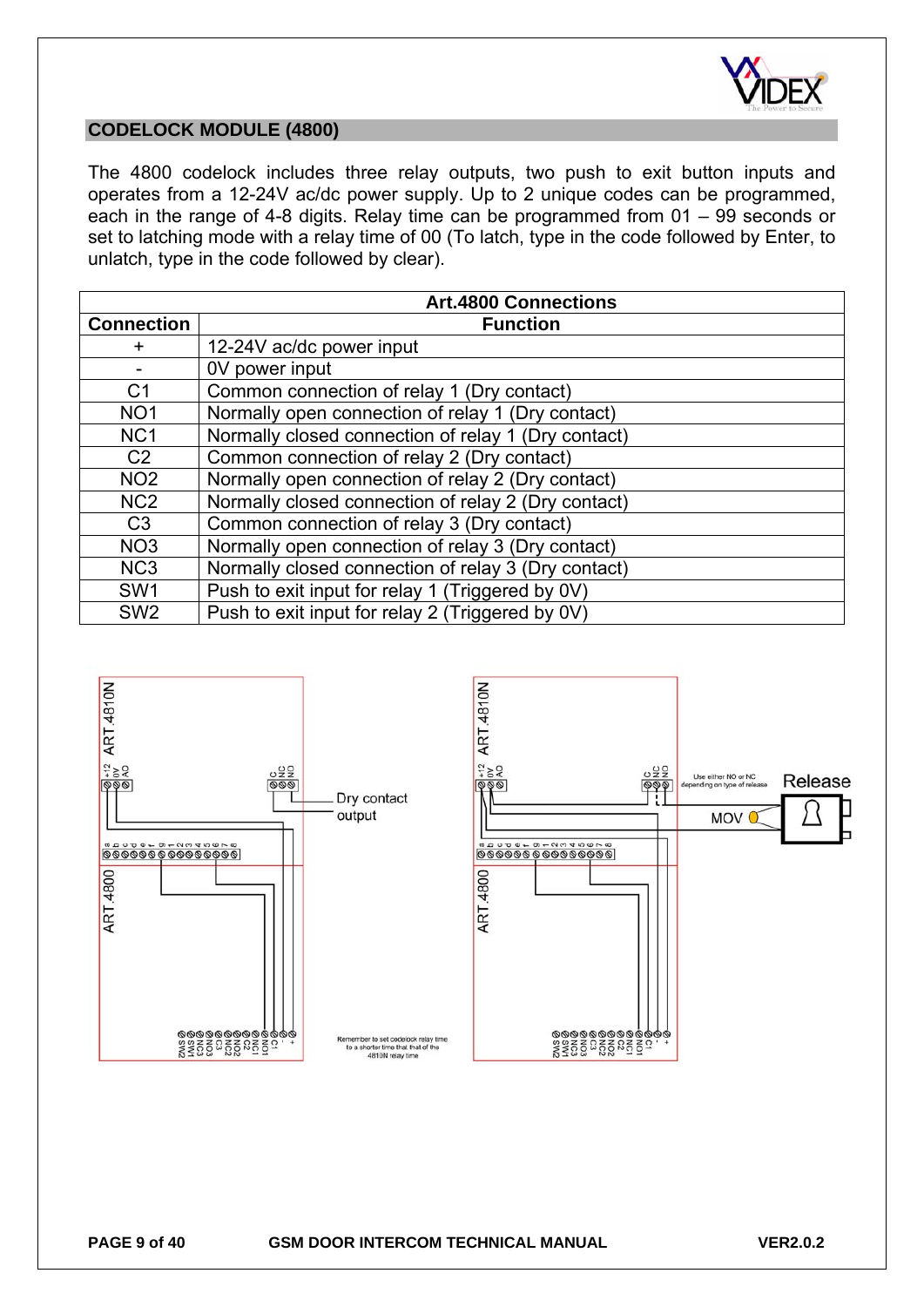

#### **ART.4800 CODELOCK INITIAL PROGRAMMING**

All programming is carried out using the codelock keypad. The programming menu is protected by an engineer's code. The factory default engineers code is 111111 (6x1). This code can be changed to any four to eight digit code during the program but must be different to the codes used to gain entry. Follow the flow chart to setup the system:-

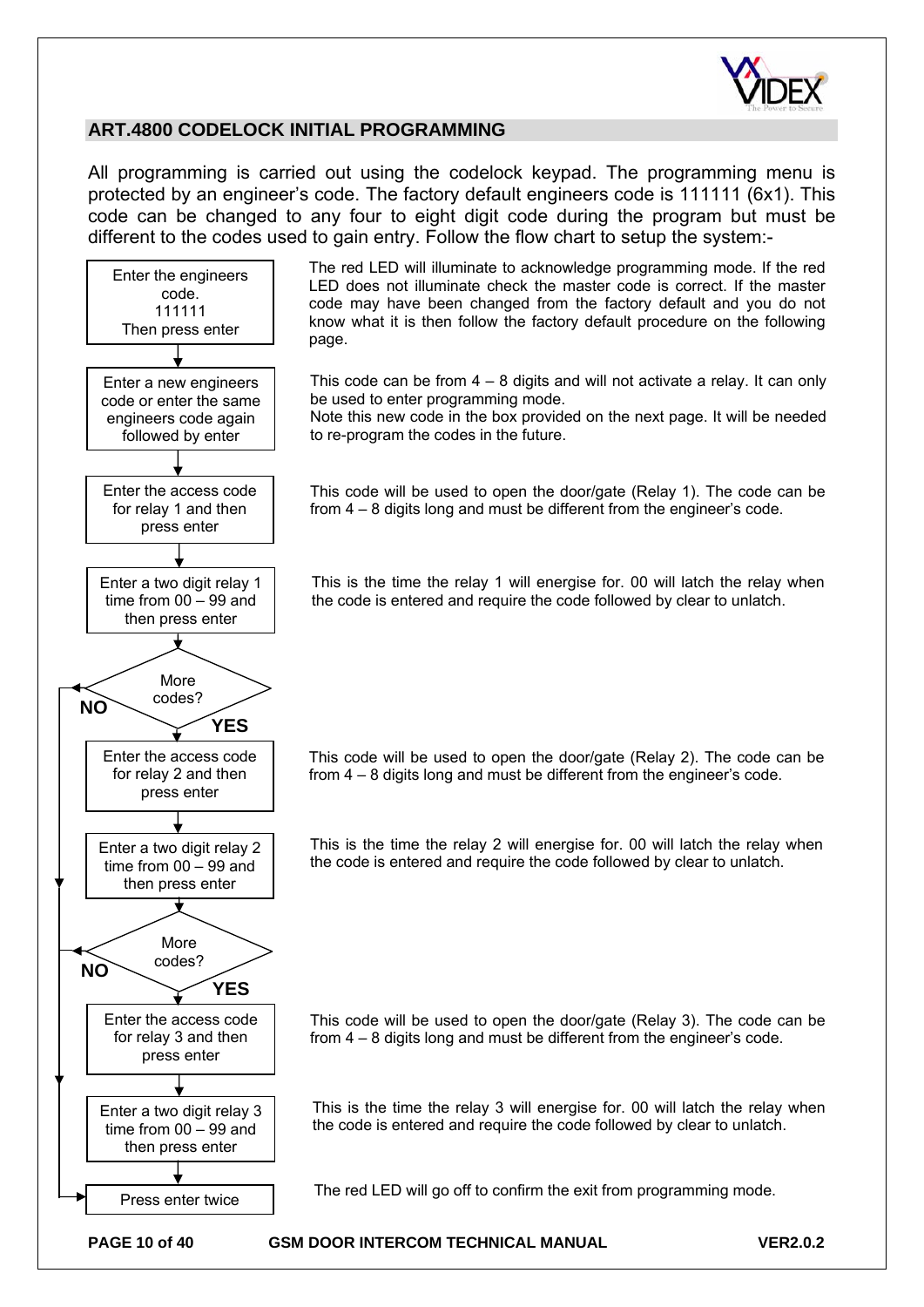

#### **ART.4800 CODELOCK REPROGRAMMING GUIDE**



Notes:

If the red light does not illuminate, the engineers code is incorrect. Follow the factory default procedure below. \*\* On the first loop of the flow chart its relay 1, second loop is relay 2.

#### **FACTORY DEFAULT PROCEDURE**

Step 1 Remove the power from the keypad Step 2 Press and hold the enter button while re-powering the keypad Step 3 Release the enter button. The factory engineer's code is restored to 111111 (6 x 1)

#### PAGE 11 of 40 **GSM DOOR INTERCOM TECHNICAL MANUAL VER2.0.2**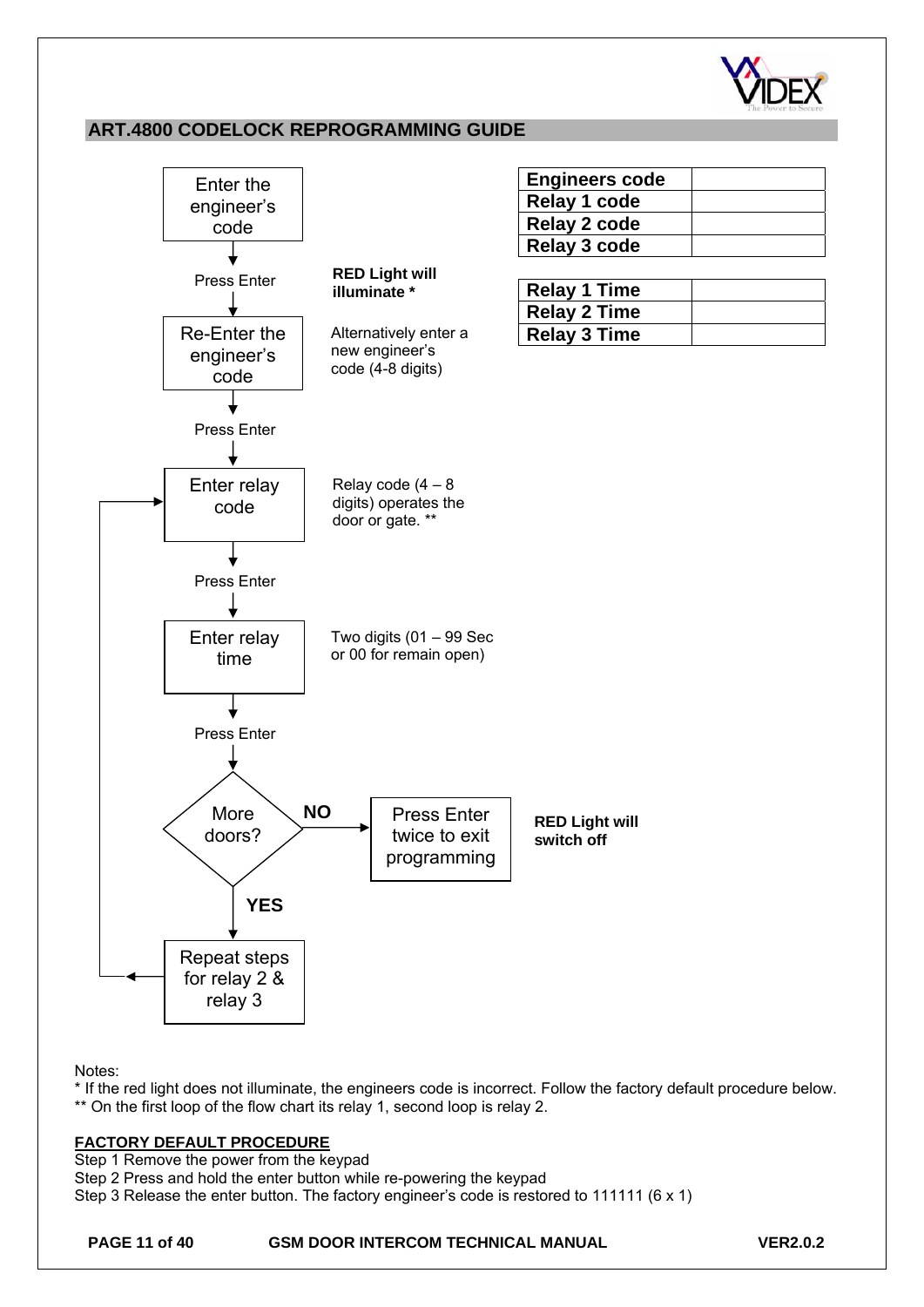

#### **DOOR PANEL MOUNTING FRAMES**

Both surface and flush mounting frames are available. The size of the frame will depend on the number of modules that make up the door panel. The last digit of the frame code indicates the number of modules it will take. Frames are available in gun metal gray finish, chrome finish (Suffix \C to the frame code) or gold finish (Suffix \G to the frame code).



The GSM intercom panel is designed to work with power supplies in the range or 12- 14Vdc. The power supply should be capable of supplying a constant current of no less than 1 amp (If the system is to work with failsafe lock releases or magnetic locks we would recommend a minimum of 2 amps). The following Videx power supplies can be used:-

| AMR2-12          | 12-14Vdc 2A switched mode PSU                      |
|------------------|----------------------------------------------------|
| Art.521B         | 13.5Vdc 1A DIN box PSU                             |
| SP <sub>29</sub> | 13.8Vdc 2A boxed PSU with battery back up facility |
| SP <sub>28</sub> | 13.8Vdc 3A boxed PSU with battery back up facility |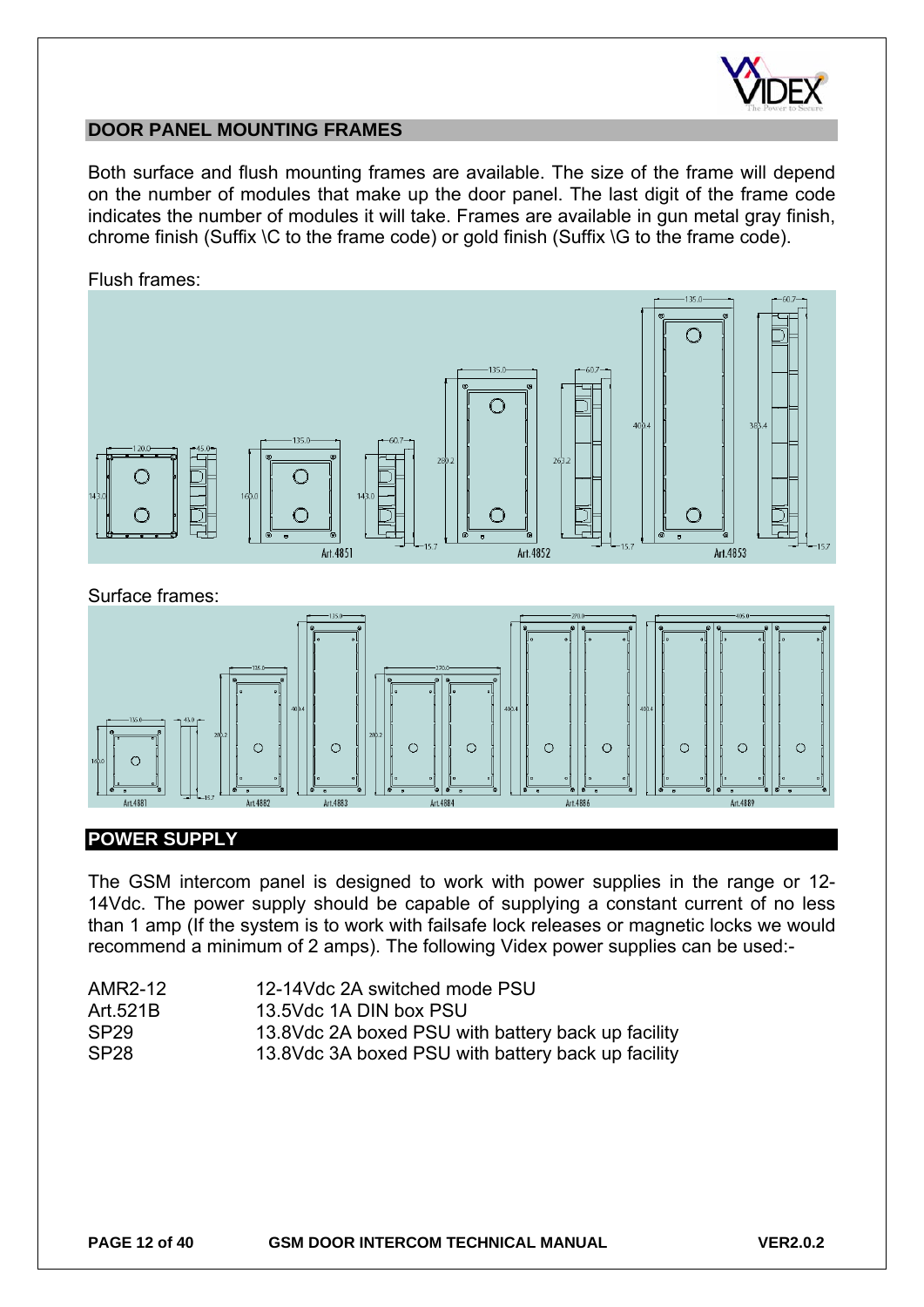

## **WIRING DIAGRAMS**

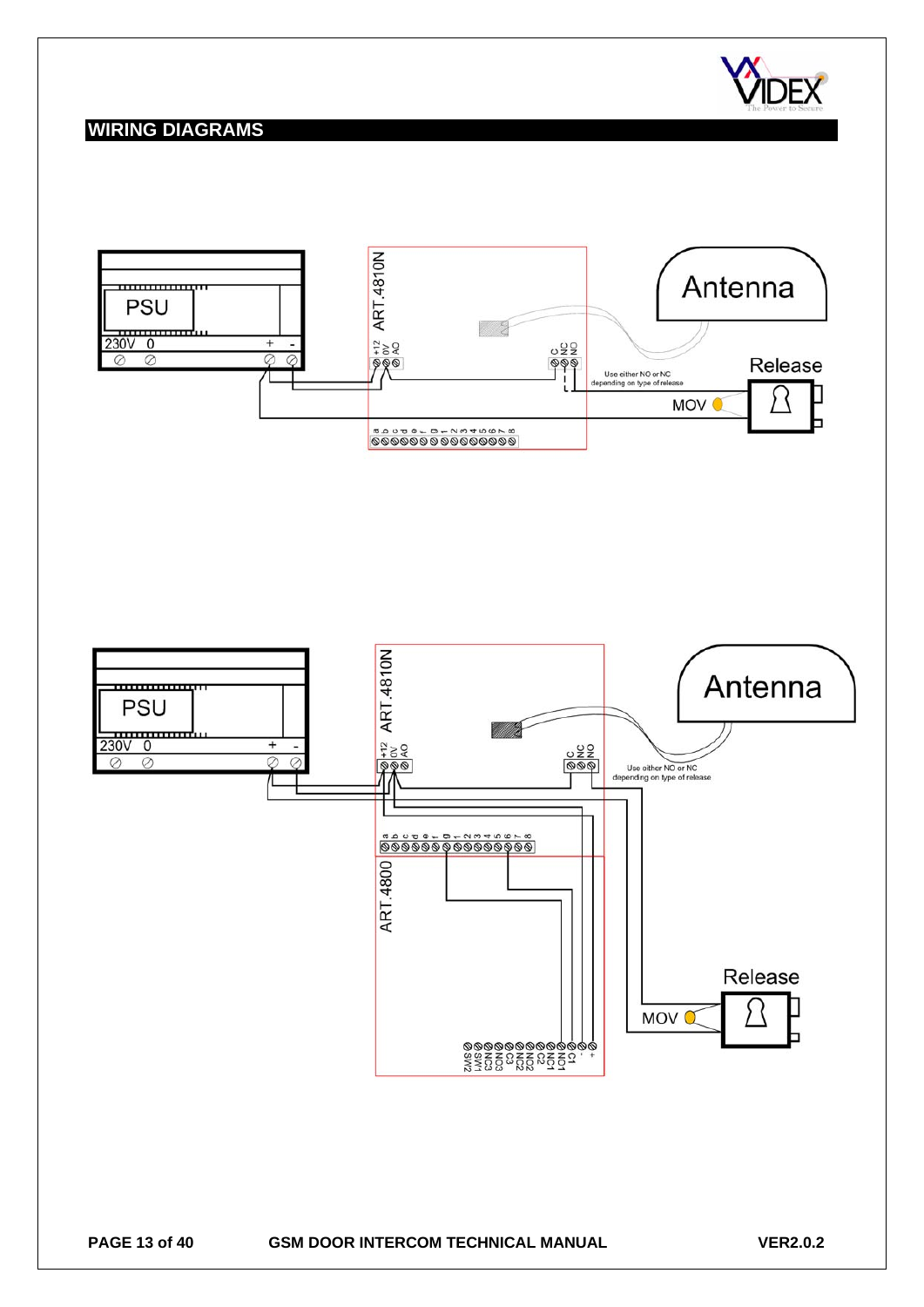

### **PUSH TO EXIT BUTTON AND AUXILIARY INPUTS/OUTPUTS**

**PUSH TO EXIT BUTTON, TRIGGERS RELAY FOR PROGRAMMED TIME** 







#### **AUXILIARY INPUT, TRIGGERS AUXILIARY OUTPUT (AO)**

# **AUXILIARY INPUT, SENDS A SMS MESSAGE TO THE MASTER TELEPHONE NUMBER**

(NOTE: Once triggered, it can't be triggered again for 4 minutes. This avoids multiple SMS messages being sent for the same alarm)



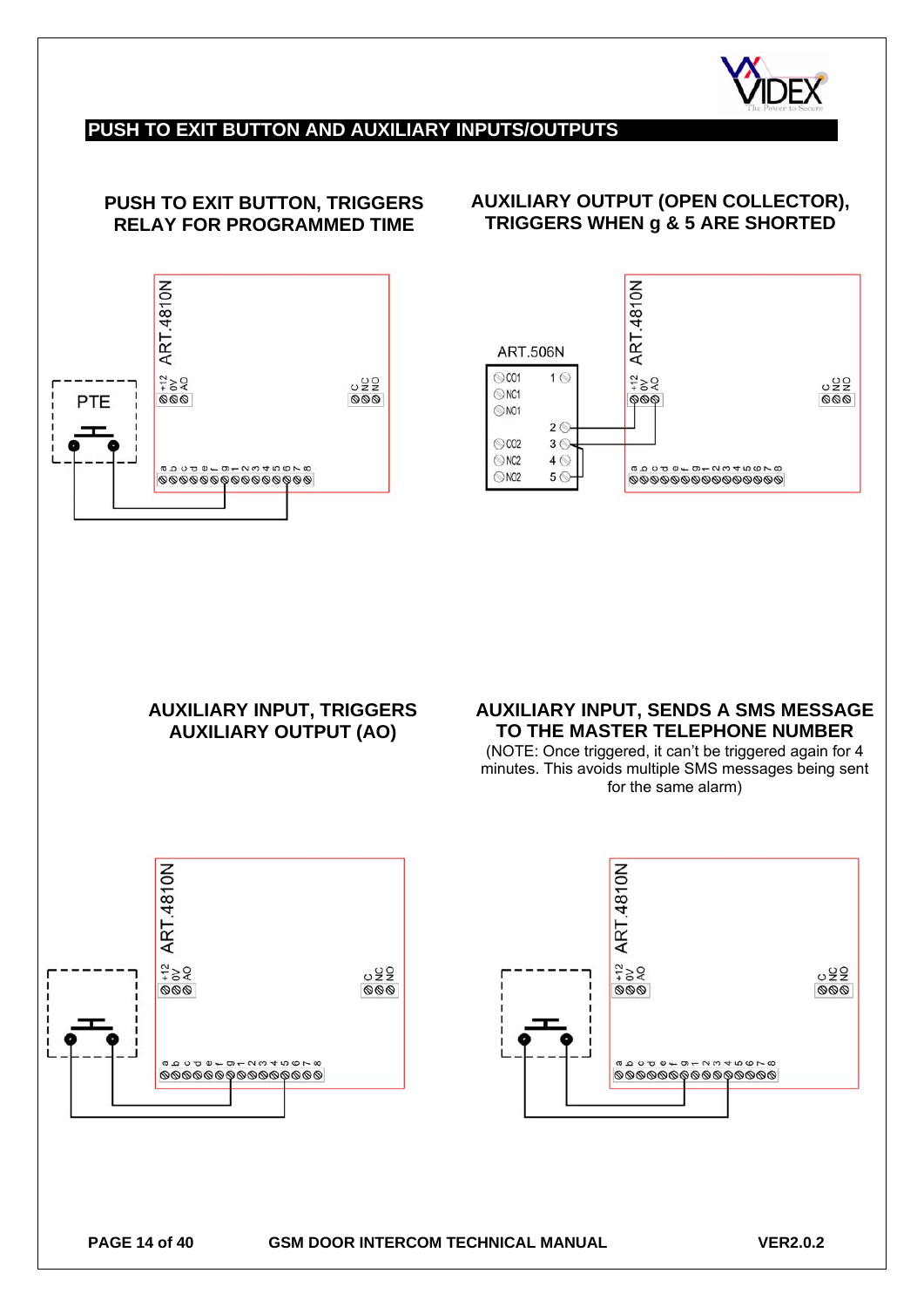

### **CABLE SIZE GUIDE**

Connections for power supply output to intercom panel and lock release connections.

|                    | 20m | 50m                      | 100m    |
|--------------------|-----|--------------------------|---------|
| <b>Connections</b> |     | $\Omega$ mm <sup>2</sup> | $5mm^2$ |

The power supply should be located as close to the intercom panel as possible for best performance. Maximum acceptable resistance for above cables =  $3\Omega$ 

# **INSTALLATION**

- Check that all components are free from damage before installing (Do not proceed with installation in the event of damage).
- Keep all packaging away from children.
- Do not obstruct the ventilation openings or slots on any of the devices.
- All connections to mains voltages must be made to the current national standards (IEE Wiring regulations)
- Install an appropriate fused spur or isolation switch to isolate the mains.
- Isolate the mains before carrying out any maintenance work on the system.
- Avoid water ingress into the rear of the module, always seal the module frame after installation using a suitable silicon based sealant.

All intercom and access control cables must be routed separately from the mains. **Lock release back EMF protection :** A capacitor must be fitted across the terminals on an AC lock release and a diode must be fitted across the terminals on a DC lock release as shown in the diagrams below to suppress back EMF voltages.



#### **PANEL CARE**

The door panel's facia is either mirror finish stainless steel or matt finish aluminium. It is important that the facia is cleaned on regular occasions to prevent dirt build up and tarnishing of the metal. A general household metal polish can be used but care should be taken to follow the grain of the metal when polishing and also avoid any polish build up around the call buttons which may prevent the buttons from operating correctly.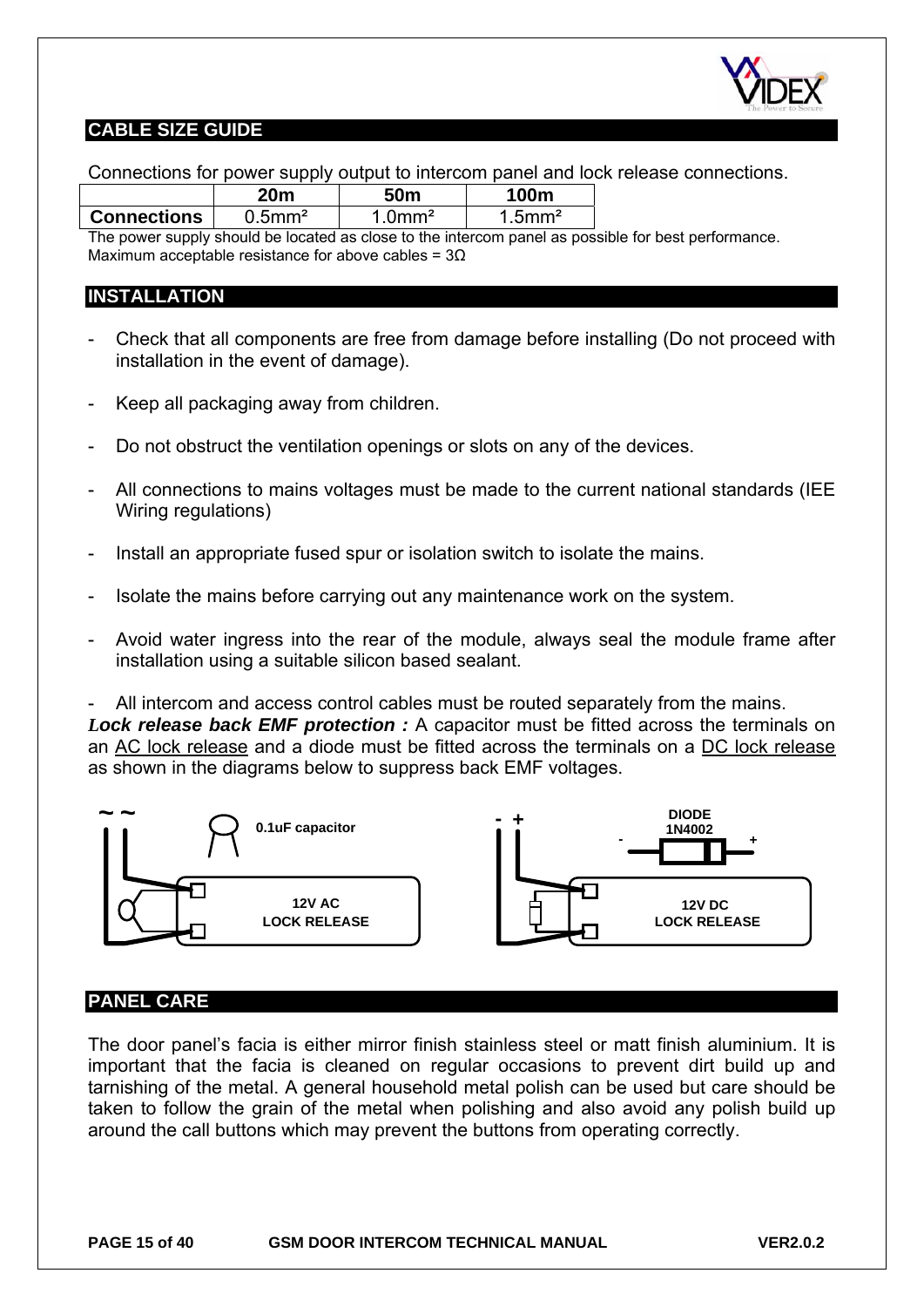

#### **TESTING, POWER UP AND RESET**

After connecting the power supply, antenna, lock output and auxiliary devices as shown in this manual and before powering up a SIM card must be installed. The SIM holder can be found on the back of the module under the label 'SIM'. A SIM card from any supplier can be used. Simply push the SIM card in (It will only fit one way). **IMPORTANT: Replace the label over the SIM hole.** 

- Check all the connections have been made correctly and then power up the system.
- The GSM intercom requires approximately 30 seconds too initialise properly. We recommend not sending SMS messages or pressing buttons during this time.
- From power up; two short beeps will be heard and then following a short delay of approximately 15 seconds, a further short beep will be heard. After approximately another 15 seconds another short beep will be heard. The module is now fully initialised (Note: If you here a different combination of beeps in place of the last short single beep then you can find the meaning of these beeps towards the back of this manual. Once initialised, you can begin programming.

Power up initialisation sequence

- 2 short beeps
- $\checkmark$  Approx. 15 seconds delay
- $\checkmark$  1 short beep
- $\checkmark$  Approx. 15 seconds delay
- $\checkmark$  One short beep
- $\checkmark$  System is ready

#### **RESET TO FACTORY DEFAULTS**

There are two reset modes available. The first will reset the master code only and the second will reset everything and clear all stored telephone numbers.

#### **RESET THE MASTER CODE TO 1111**

- 1. Power down the intercom panel
- 2. Put a short across terminals g & 7
- 3. Power up, 2 beeps will be heard followed by a delay and then a further beep.
- 4. Remove the short after the 3rd beep.
- 5. The master code is now reset to 1111

#### **FULL RESET**

- 1. Power down the intercom panel
- 2. Put a short across terminals g & 8
- 3. Power up, 2 beeps will be heard followed by a delay and then a further 2 beeps.
- 4. Remove the short after the  $4<sup>th</sup>$  beep.
- 5. All settings are returned to factory defaults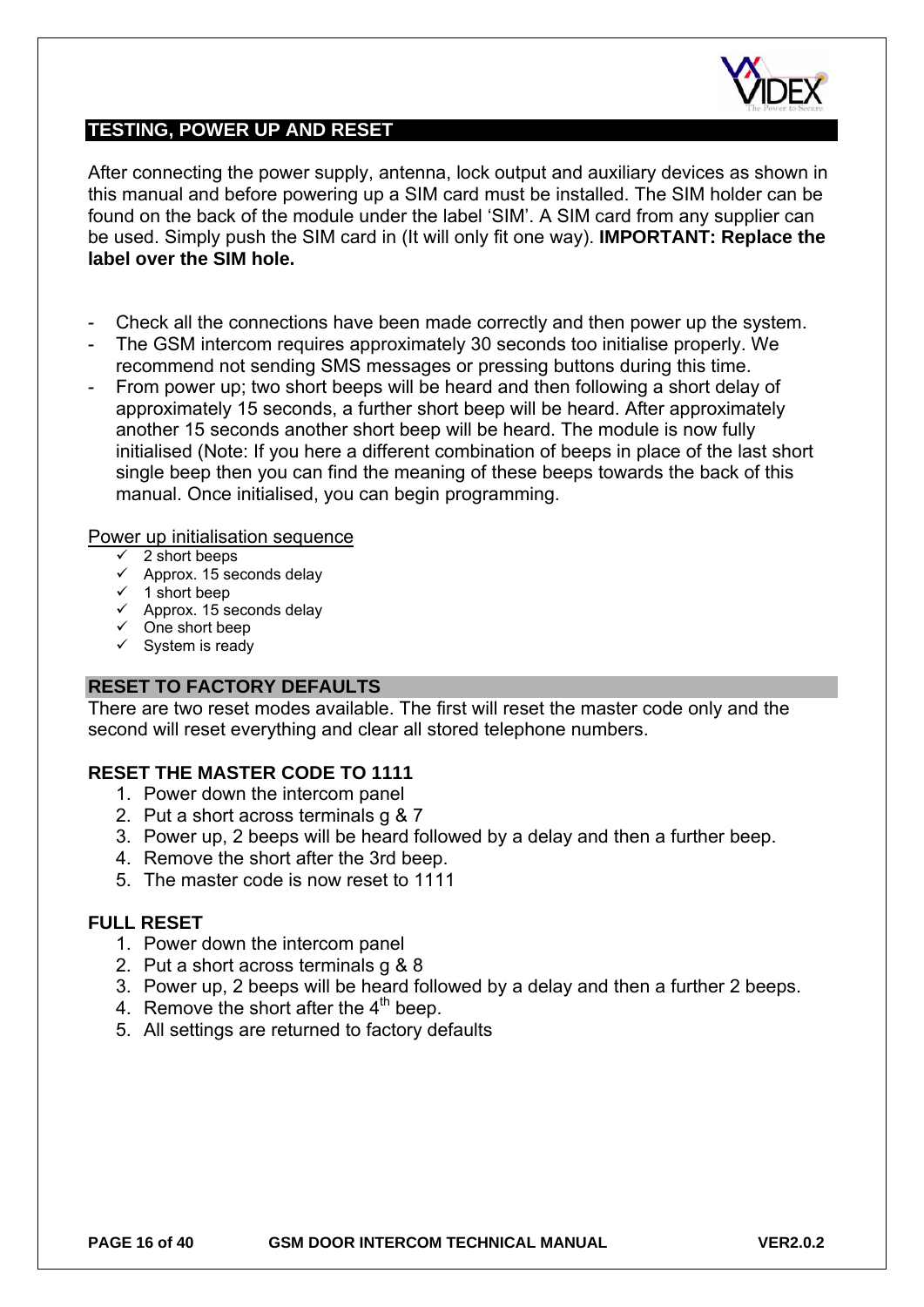

#### **PROGRAMMING**

Programming can be carried out either by text message or by PC.

**IMPORTANT NOTE: When you are required to use " in a text message it is very important to use the correct symbol and not for example ' (Or two ' single apostrophes side by side which you will see look the same but will be interoperated differently by the SMS intercom panel).** 

#### **PROGRAMMING BY TEXT MESSAGE**

Programming by text message is a simple way to customise the settings of the intercom panel and add or delete telephone numbers. If you have a lerge number of buttons or telephone numbers to enter you may find programming easier with the PC software. Simply send texts in the format below to the telephone number of the SIM within the intercom panel:-

#### **<4 DIGIT CODE><3 DIGIT FUNCTION CODE><OPTIONAL DATA><OPTIONAL ?>**

**4 DIGIT CODE:** The code prevents unauthorised access to the programmable features of the system. The code must be four digits long but can be any combination using digits  $0 - 9$ . The default code is 1111 and will be used for all examples in this manual.

**3 DIGIT FUNCTION CODE:** The 3 digit function code identifies the programmable feature to be changed. The code must be in capital letters. The table below lists the available codes.

| <b>DESCRIPTION</b>              | <b>CODE</b> | <b>EXAMPLE</b>          | <b>SETTINGS</b>    | <b>DEFAULT</b>  | <b>PAGE</b> |
|---------------------------------|-------------|-------------------------|--------------------|-----------------|-------------|
| Store a primary telephone no.   | <b>STN</b>  | 1111STNnnn"01912243174" | 001-050<br>$nnn =$ | N/A             | 19-20       |
| Store a divert telephone no.    | <b>STD</b>  | 1111STDnnn"01912241559" | $nnn = 001-050$    | N/A             |             |
| Store a dial to open no.        | <b>STR</b>  | 1111STRnnn"07771234567" | $nnn = 001-250$    | N/A             |             |
| Set call time                   | <b>SPT</b>  | 1111SPTnn               | $nn = 01 - 12$     | 02 (40s)        | 20          |
| Set relay time                  | <b>RLT</b>  | 1111RLTnn               | $nn = 00 - 99$     | 05(5s)          | 21          |
| Set auxiliary out time          | <b>AOT</b>  | 1111AOTnn               | $nn = 00 - 99$     | 05(5s)          | 21          |
| Set auxiliary out mode          | <b>AOM</b>  | 1111AOMnn               | $nn = 00$ or 01    | 01              | $21 - 22$   |
| Keep connection facility        | <b>NOD</b>  | 1111NODnn               | $nn = 01 - 99$     | 30 (30days)     | 22          |
| Divert to second no. time       | DIT         | 1111DITnn               | $nn = 01 - 99$     | 15 (15s)        | 22          |
| Check GSM signal strength       | <b>SIG</b>  | 1111SIG?                | N/A                | N/A             | 28-29       |
| Check software version          | <b>VER</b>  | 1111VER?                | N/A                | N/A             | 28          |
| Dial a number                   | <b>DLE</b>  | 1111DLE"123"            | N/A                | N/A             | 23          |
| Store SMS message for g-4       | <b>SMS</b>  | 1111SMS"HouseAlarm"     | N/A                | <b>AUX TRIG</b> | 23          |
| Change 4 digit code             | <b>CDE</b>  | 1111CDE1234             | Any 4 digits       | 1111            | 22          |
| Initiate a special command      | <b>PRG</b>  | 1111PRG(command)        | AT commands        | N/A             | 24          |
| Trigger the relay               | <b>RLY</b>  | 1111RLY                 | N/A                | N/A             | 28          |
| Trigger the auxiliary output    | <b>AUX</b>  | 1111AUX                 | N/A                | N/A             | 28          |
| Store balance check dial string | <b>SDL</b>  | 1111SDL"*#1345#"        | N/A                | N/A             | 24          |
| Check credit balance            | BAL         | 1111BAL?                | N/A                | N/A             | 28-29       |
| Latch the relay                 | <b>RLA</b>  | <b>1111RLA</b>          | N/A                | N/A             | 28          |
| Unlatch the relay               | <b>RUL</b>  | <b>1111RUL</b>          | N/A                | N/A             | 28          |
| Latch the auxiliary output      | ALA         | <b>1111ALA</b>          | N/A                | N/A             | 28          |
| Unlatch the auxiliary output    | <b>AUL</b>  | <b>1111AUL</b>          | N/A                | N/A             | 28          |
| Store the master telephone no.  | <b>STM</b>  | 1111STM"07771234567"    | N/A                | N/A             |             |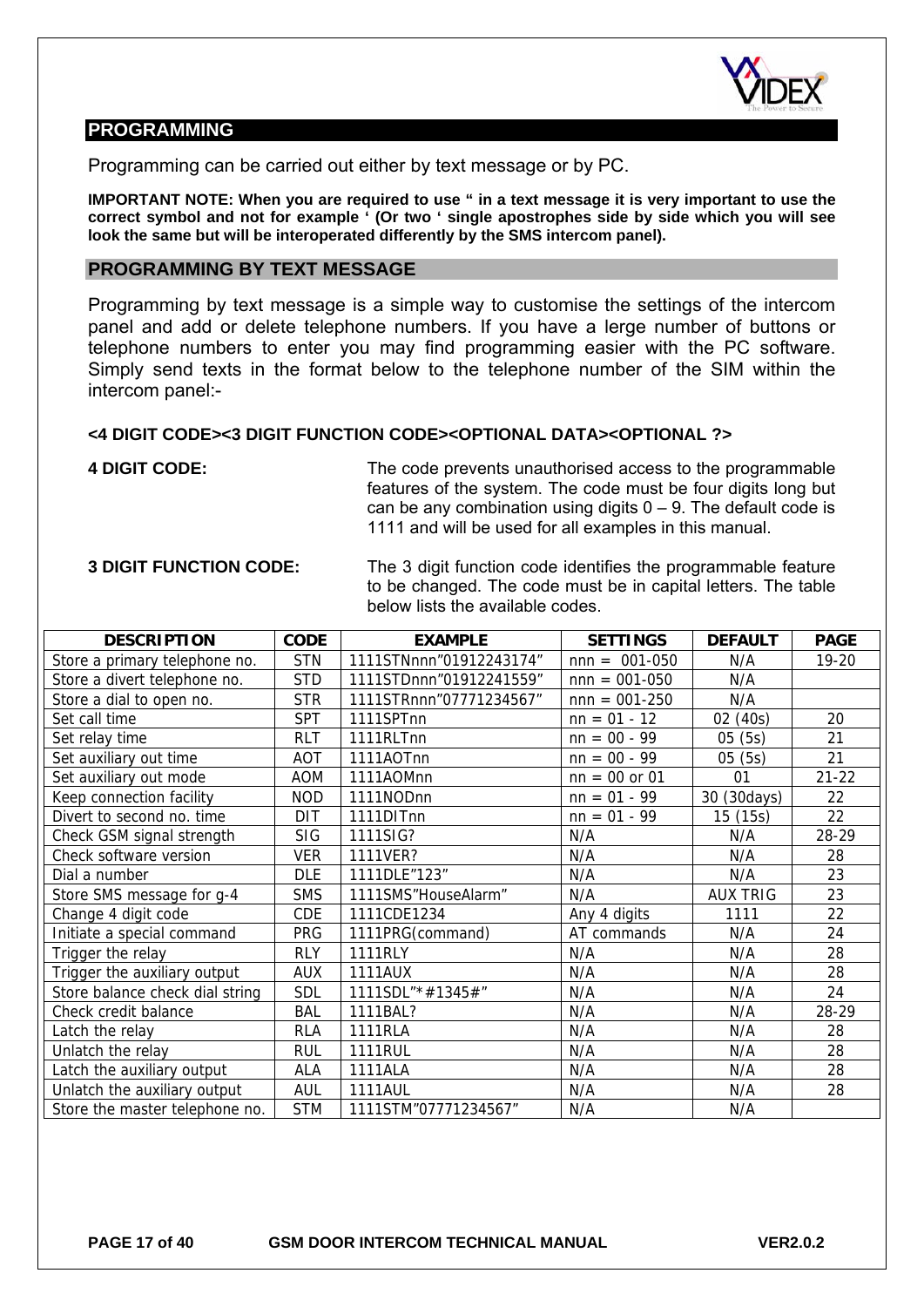

**OPTIONAL DATA:** The optional data will vary depending on the command used. It may be a telephone number, a time setting or may not be used at all. For more information see the command settings below.

#### **OPTIONAL ?:** Most of the commands support the ? feature. When this is added to the end of the text message, a confirmation text message will be sent back to the sender indicating the new data has been received and stored.

When sending text messages there may be a delay from when you send the message to when it is received by the intercom panel depending on how congested the network is. If you are at the door panel when sending the message you will here a single beep from the intercom panel to indicate it has receive the message.

#### STORING THE CALL BUTTON TELEPHONE NUMBERS **(STN) (STD)**

Telephone numbers can be stored for the 50 available call buttons. Each call button can call up to two telephone numbers (If the first is busy or not answered in a certain time it can call the second number if the divert facility is setup). The STN code stores the first number called when the button is pressed and the STD code stores the diverted telephone number if the first is busy or not answered. The messages to store/check numbers are as follows (Replace STN with STD when storing/checking divert numbers).

| 1111STNnnn"yyyyyyyyyy"   | Store the primary telephone number yyyyyyyyyy in<br>position nnn                                                                                   |
|--------------------------|----------------------------------------------------------------------------------------------------------------------------------------------------|
| 1111STNnnn"yyyyyyyyyyy"? | Store the telephone number yyvyyyyyyy in position nnn<br>and send a confirmation text message to confirm<br>storage of new number.                 |
| 1111STNnnn?              | Query the telephone number stored in location nnn. A<br>text message will be sent to the sender with the stored<br>number for that location.       |
| <b>1111STNnnn</b> ""     | Delete the telephone number stored in location nnn.                                                                                                |
| 1111STNnnn""?            | Delete the telephone number stored in location nnn. A<br>text message will be sent to the sender with the delete<br>confirmation for that location |

**nnn** is a button number between 001 & 050. The telephone number **y** can be a maximum of 30 digits.

Example: To store the number 01912243174 for button 5 and a divert number if that one is not answered or busy of 01912241558 would be the following two SMS messages:-

> 1111STN005"01912243174" 1111STD005"01912241558"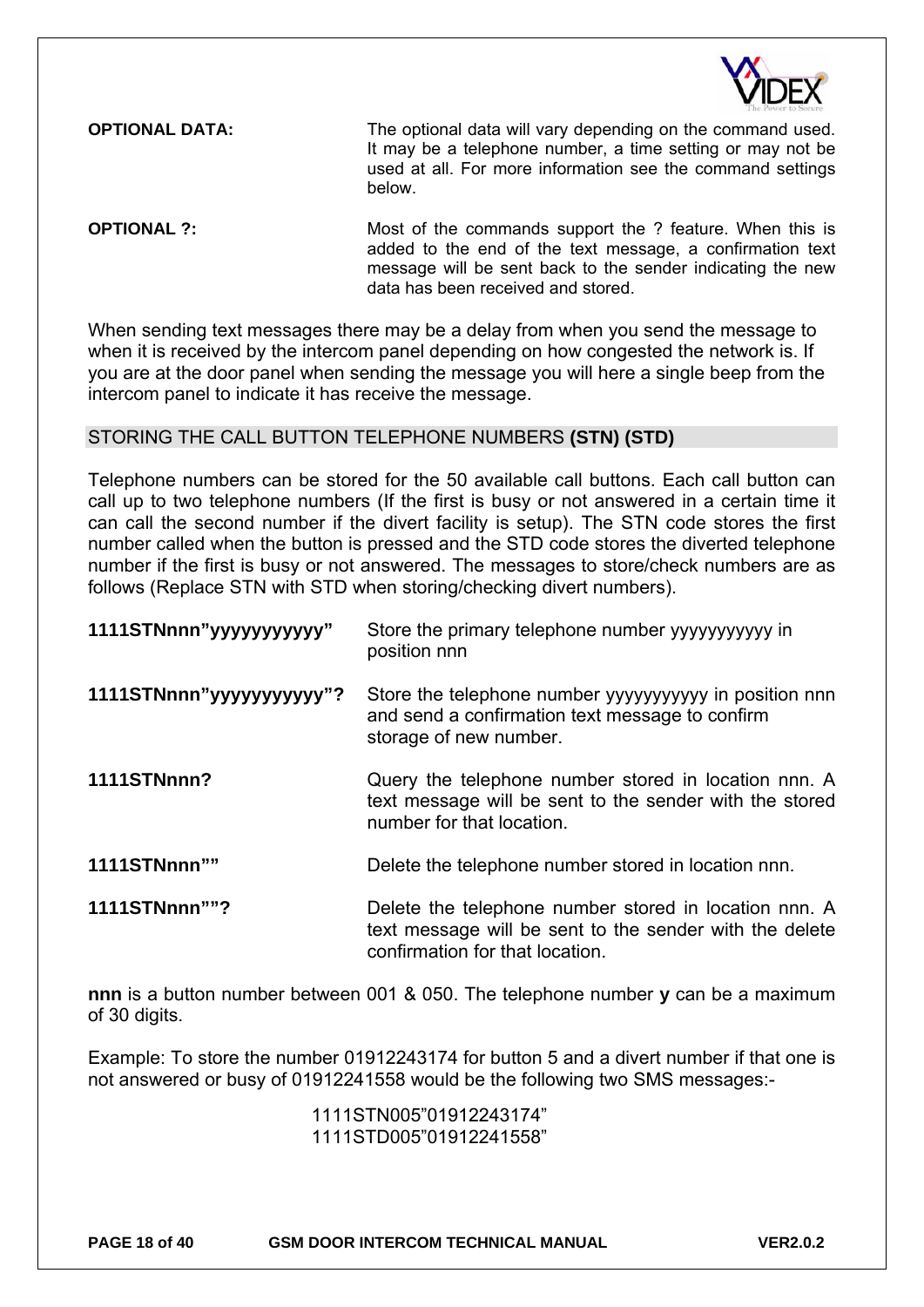

#### STORING A TELEPHONE NUMBER FOR DIAL IN DOOR RELEASE **(STR)**

Dial in door release allows users of telephones with their number stored to release the door/gate simply by dialling the telephone number of the SIM in the intercom panel. The intercom panel will check the callers ID when it receives a call and if it matches the list of stored numbers, it will clear the call down (Avoiding the caller being charged for the call) and will activate the relay for the programmed time. Up to 250 number can be stored. The messages to check, store or delete numbers are as follows.

| 1111STRnnn"yyyyyyyyyy"  | Store the telephone number yyyyyyyyyy in position nnn<br>where $nnn = 001 - 250$                                                                                      |
|-------------------------|-----------------------------------------------------------------------------------------------------------------------------------------------------------------------|
| 1111STRnnn"yyyyyyyyyy"? | Store the telephone number yyvyyyyyyy in position nnn<br>where $nnn = 001 - 250$ and send a confirmation text<br>message to confirm storage of new number.            |
| 1111STRnnn?             | Query the telephone number stored in location nnn<br>where $nnn = 001 - 250$ . A text message will be sent to<br>the sender with the stored number for that location. |
| <b>1111STRnnn</b> ""    | Delete the telephone number stored in location nnn<br>where $nnn = 001 - 250$ .                                                                                       |
| 1111STRnnn""?           | Delete and confirm deletion of a telephone number in<br>location nnn where nnn = 001 - 250.                                                                           |

**Note: It is important to switch off voicemail and automatic SMS features on the SIM card when using this feature. See the 'Forced Dial' section for more details. Also note that it will not be possible to use the dial in to speak facility from a number stored to release the door/gate when dialling in (Door release takes priority).** 

#### SET CALL TIME **(SPT)**

The call time is the maximum time in seconds that a call can last before the intercom panel automatically clears the call down. The time can be from 20 seconds up to 240 seconds (4 minutes) and begins from when the call button is pressed. The default time is 40 seconds. The following messages are used to set/check the maximum call time.

| 1111SPTnn         | Store the time nn x 20 seconds (e.g. nn = 03, time = 60<br>seconds.                                                                                                             |
|-------------------|---------------------------------------------------------------------------------------------------------------------------------------------------------------------------------|
| <b>1111SPTnn?</b> | Store the time nn x 20 seconds (e.g. nn = 02, time = 40<br>seconds. Also send a confirmation text back to the<br>sender.                                                        |
| <b>1111SPT?</b>   | Query the current stored time. A text message will be<br>sent to the sender showing the stored time. (Remember<br>to multiple the number in the received text by 20<br>seconds) |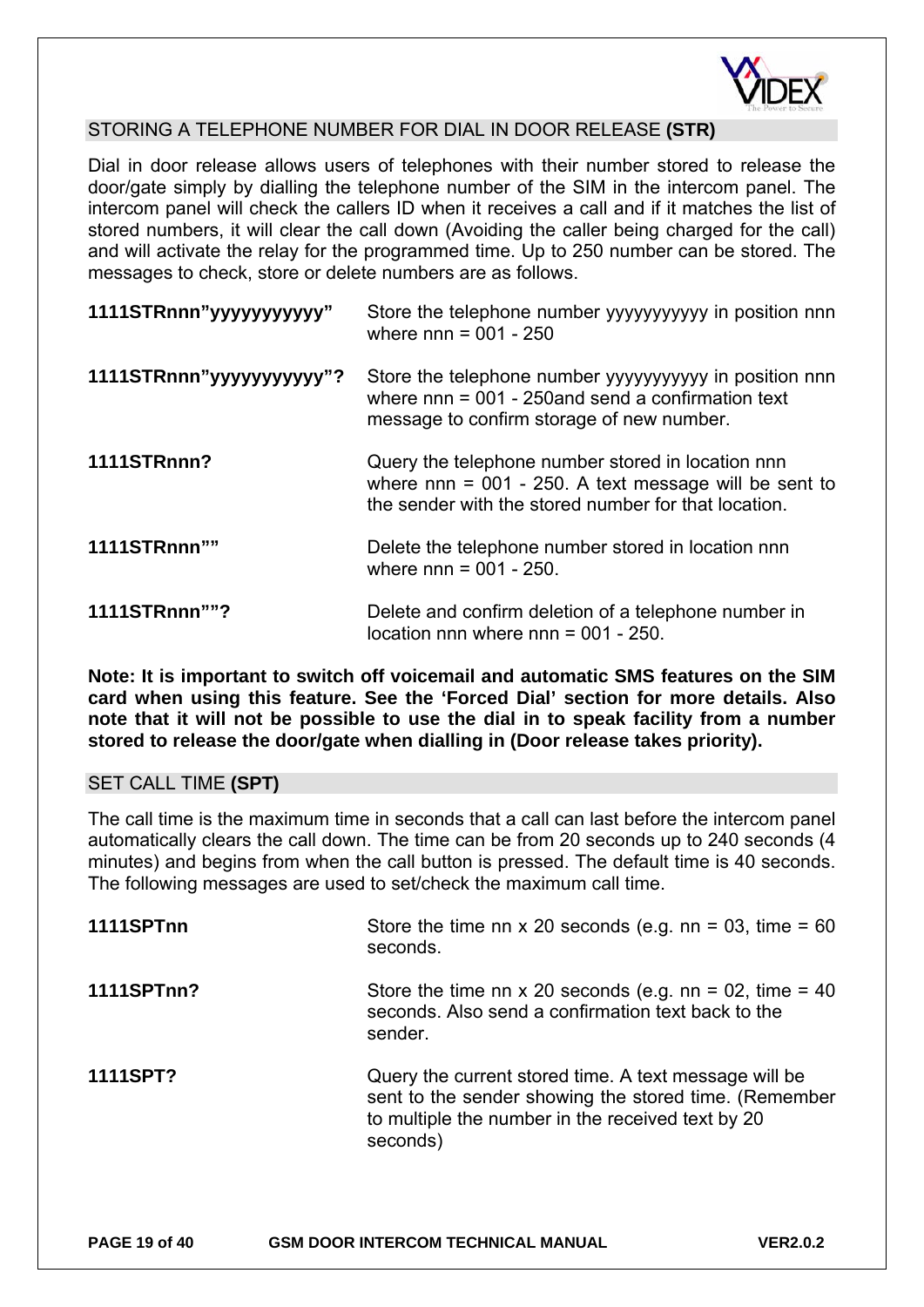

#### SET RELAY TIME **(RLT)**

The relay time can be from 01 – 99 seconds or latching (Set the relay time to 00 for latched mode. In latch mode, the relay will stay energised until the command is send again).

| 1111RLTnn         | Store the time $nn = time$ in seconds.                                                               |
|-------------------|------------------------------------------------------------------------------------------------------|
| <b>1111RLTnn?</b> | Store the time nn = time in seconds. Also send a<br>confirmation text back to the sender.            |
| <b>1111RLT?</b>   | Query the current stored time. A text message will be<br>sent to the sender showing the stored time. |
|                   | SET AO (AUXILIARY OUTPUT) TIME (FOR AOM = 01 ONLY) (AOT)                                             |

The AO time can be from 01 – 99 seconds or latching (Set the AO time to 00 for latched mode).

sent to the sender showing the stored time.

| <b>1111AOTnn</b> | Store the time $nn = time$ in seconds.                                                    |
|------------------|-------------------------------------------------------------------------------------------|
| 1111A0Tnn?       | Store the time nn = time in seconds. Also send a<br>confirmation text back to the sender. |
| 1111AOT?         | Query the current stored time. A text message will be                                     |

#### SET AO (AUXILIARY OUTPUT) MODE **(AOM)**

There are two mode of operation for the AO terminal:-

User activated: nn = 01 To activate the AO terminal either short g to 5 or press 6 on the telephone during a call.

Call activated: nn = 00 AO will activate when a call begins and deactivate when the call ends.

| 1111AOMnn         | Store the mode $nn = 01$ or 00.                                                                      |
|-------------------|------------------------------------------------------------------------------------------------------|
| <b>1111AOMnn?</b> | Store the mode $nn = 01$ or 00. Also send a confirmation<br>text back to the sender.                 |
| 1111AOM?          | Query the current stored mode. A text message will be<br>sent to the sender showing the stored mode. |

#### CHANGING THE FOUR DIGIT CODE **(CDE)**

The four digit code can be any combination of numbers 0-9 but must be 4 digits long. The code allows access to the programming menu in dial in mode and must be used when sending text messages to the intercom panel. The following message changes the code:-

**1111CDEnnnn nnnn** = new 4 digit code

PAGE 20 of 40 **GSM DOOR INTERCOM TECHNICAL MANUAL VER2.0.2**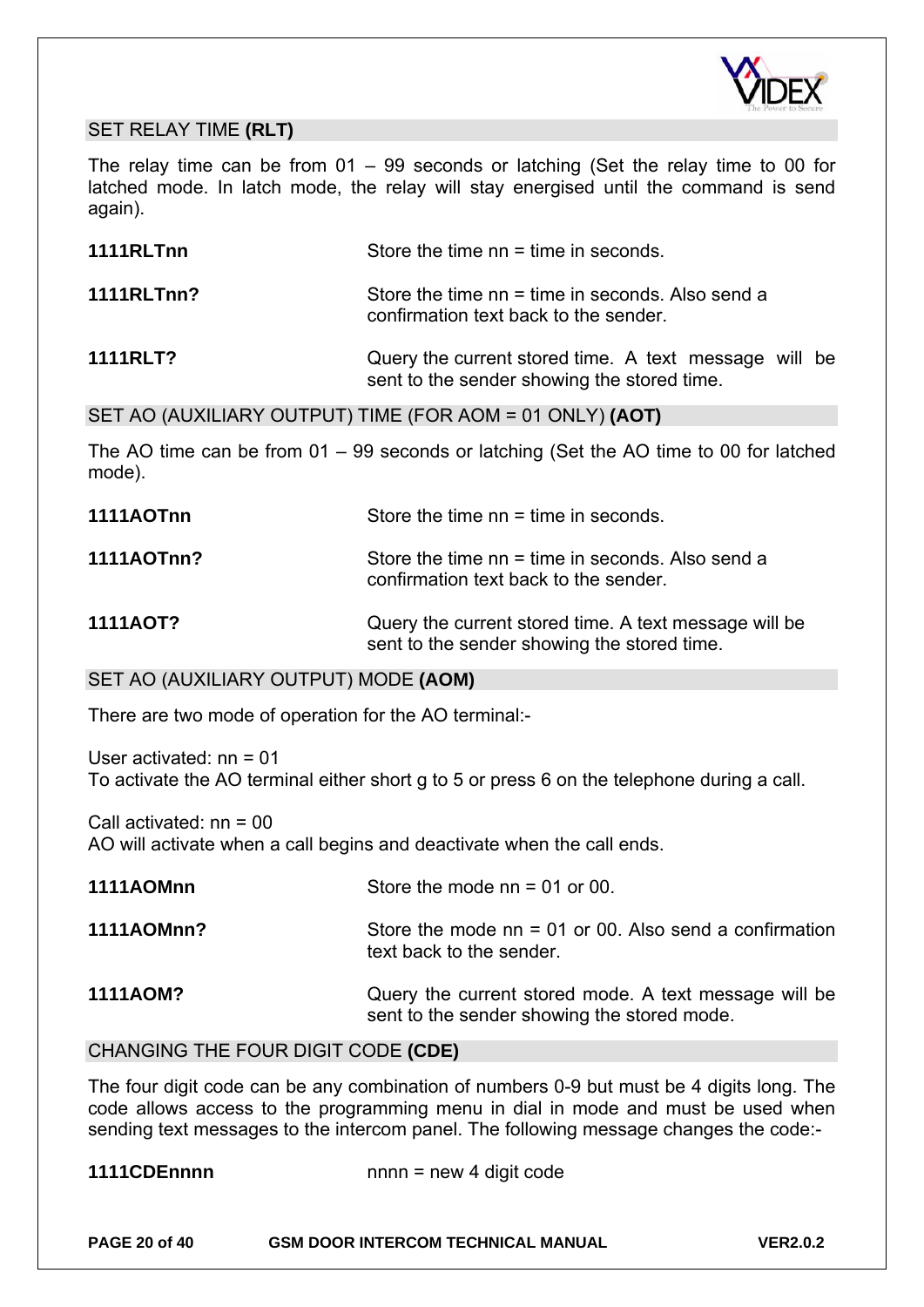

### SET DAYS TO WAIT BEFORE MAKING A CALL **(NOD)**

In the event the intercom panel is not used for long periods of time it could be possible that the network disconnects it. To prevent this from happening it is possible to program a time period (From 01 – 99 days) to wait before the intercom panel makes a short call to refresh the connection. This time period is reset after each call made on the system and will only happen if the full time period elapses without any incoming or outgoing calls.

| 1111NODnn  | Store the time $nn = time$ in days.                                                                  |
|------------|------------------------------------------------------------------------------------------------------|
| 1111NODnn? | Store the time nn = time in days. Also send a<br>confirmation text back to the sender.               |
| 1111NOD?   | Query the current stored time. A text message will be<br>sent to the sender showing the stored time. |

#### DIVERT TIME **(DIT)**

The divert time is the number of seconds to wait for a call to be answered before diverting to the second number (The divert facility must be set for this to work). The default time is 15 seconds (The count down begins from when the call button is pressed, but is refreshed when the telephone begins to ring) and can be set to 01 – 99 seconds).

| 1111DITnn       | Store the time $nn = time$ in seconds.                                                               |
|-----------------|------------------------------------------------------------------------------------------------------|
| 1111DITnn?      | Store the time nn = time in seconds. Also send a<br>confirmation text back to the sender.            |
| <b>1111DIT?</b> | Query the current stored time. A text message will be<br>sent to the sender showing the stored time. |

#### FORCED DIAL **(DLE)**

A useful feature of the Intercom panel is its ability to call a number sent to it in a text message. This feature can be used when setting up the SIM card. For example, disabling the voicemail facility or disabling automatic SMS messages or missed calls. Any number up to 15 digits can be called and the call will last for a maximum of 40 seconds. The example below would switch off voicemail on a Vodafone SIM card. Substitute the Vodafone number for other service providers **(See important note on page 19)**.

#### **1111DLE"1210"** Dial 1210 for the intercom panel

Other useful numbers which can be used with this feature are as follows. Please also check the service provider's web sits for other useful codes.

|                     | Vodafone | ົ<br>◡▵ |
|---------------------|----------|---------|
| Disable voicemail   | 1210     | 1760    |
| Disable text alerts | #148#    | '760    |

**NOTE:** Disabling voicemail and text alerts is very important as there is no way to retrieve either of these services from an intercom panel. Disabling these features will also prevent the intercom panel switching to voicemail or sending a text when dialling in from another phone.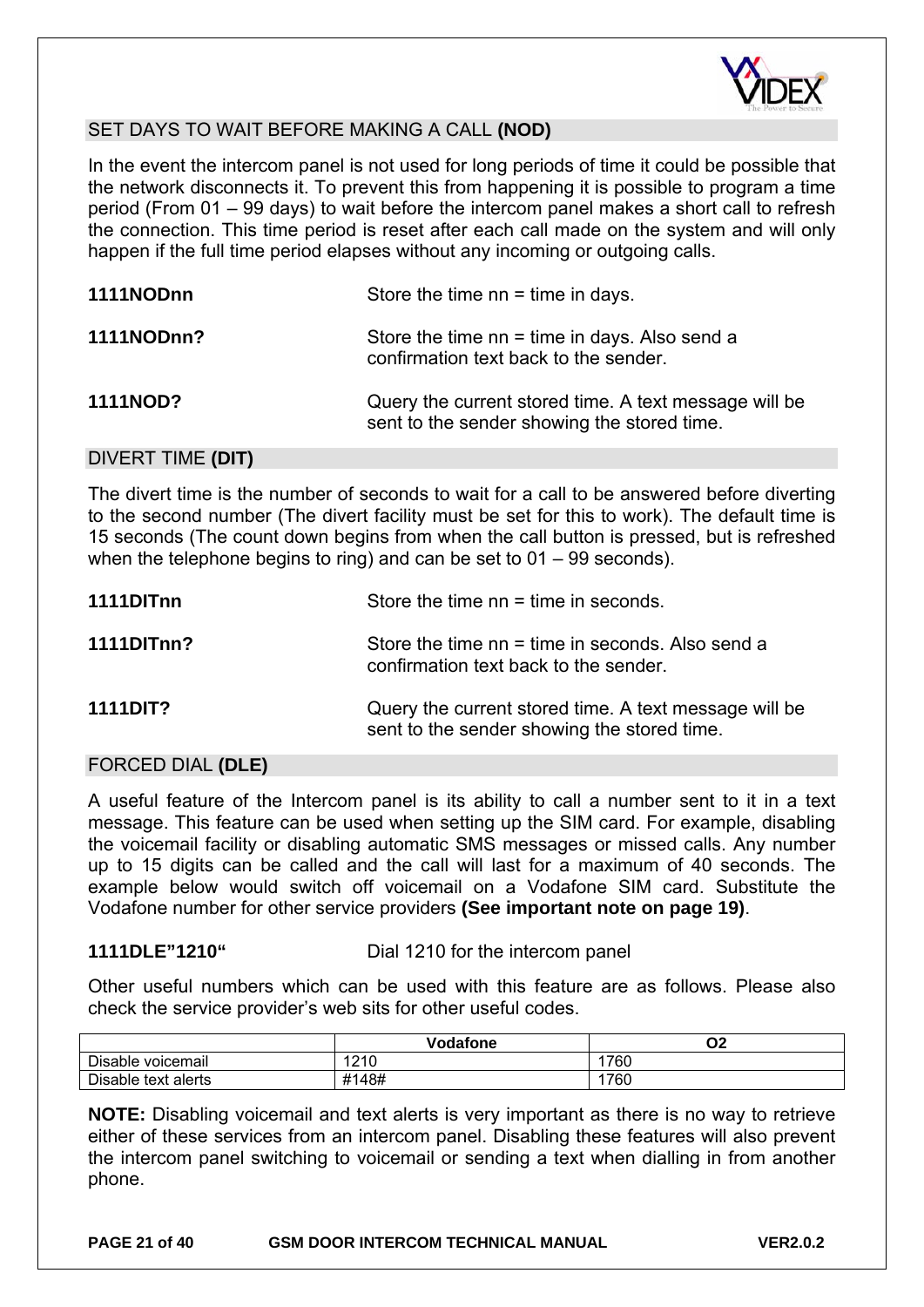

#### STORE SMS AUXILIARY MESSAGE **(SMS)**

When g & 4 are shorted on the intercom panel, a text message will be sent to the master telephone number. The text message can be customised using the following message:-

#### **1111SMS"HouseAlarm"** Change message to HouseAlarm

**Note:** The message can be a maximum of 32 characters long and can not include spaces or **"**.

#### PROGRAM BY 'AT' COMMANDS **(PRG)**

This is an advanced feature of the system which can allow an AT format command to be sent to the OEM GSM module.

**1111PRG(**command**)** Send an AT command to the OEM module

#### STORE CREDIT BALANCE CHECK STRING **(SDL)**

Several network providers offer the facility to check available balance on their pay as you go tariffs. For example, on Vodafone the string is  $*#1345#$  and on O<sup>2</sup> the string is  $*#10#$ . Other networks may also have this feature. Because the intercom will not know the details of the network provider's SIM card which you have inserted it will be necessary to store the correct string in order to use the credit balance check features.

| 1111SDL"*#1345#" | Store the balance check string for a Vodafone pay as you go. |
|------------------|--------------------------------------------------------------|
| 1111SDL"*#10#"   | Store the balance check string for an $O^2$ pay as you go.   |

#### STORE THE MASTER TELEPHONE NUMBER **(STM)**

The master telephone number is the number which will receive automatic balance updates when the balance gets low (If this feature is setup) and will receive the SMS message if the auxiliary 2 input is triggered. To store this number

| 1111STM"yyyyyyyyyy"     | Store the telephone number yyyyyyyyyy                                                                                       |
|-------------------------|-----------------------------------------------------------------------------------------------------------------------------|
| 1111STM" ууууууууууу"?  | Store the telephone number yyyyyyyyyyy and send a<br>confirmation text message to confirm storage of new<br>number.         |
| 1111STM?                | Query the telephone number stored A text message will<br>be sent to the sender with the stored number for that<br>location. |
| 1111STM""<br>1111STM""? | Delete the telephone number stored.<br>Delete and confirm deletion of a telephone number.                                   |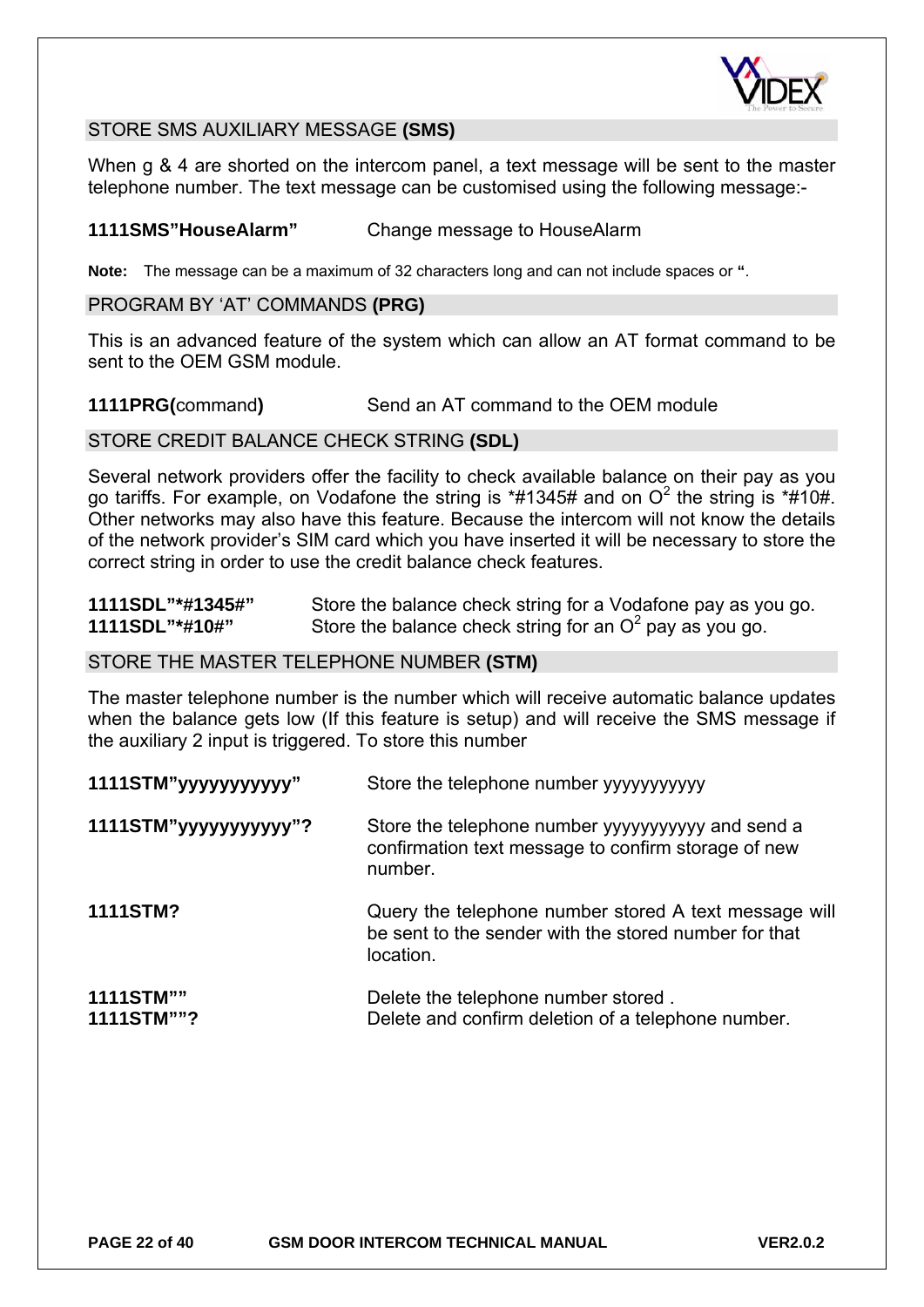

#### **PROGRAMMING BY PC**

#### **USB DRIVER**

**IMPORTANT:** Before connecting the GSM unit to the PC and before installing the GSM PC program, first install the driver for the USB adapter which can be found on the supplied CD in the following folder:-

D:\FT232Driver\CDM20600.exe

Where D is the letter of your CD drive.

#### **SOFTWARE SETUP**

Run the setup program (setup.exe) from the CD. Follow the on screen instructions to complete the setup. Please note, the PC must be Window XP PRO or later and have the .NET 4 framework installed. (The .NET 4 framework can be found on the CD or will be downloaded from the internet during install).

After completing the setup, the program will be available from your start menu as Videx GSM. Before running the program, connect the supplied USB cable between a USB port on your PC and the GSM unit. Run the program and the following screen should appear:-

| $ - 0 $<br>$\mathbf{x}$<br><b>WE VIDEX GSM INTERCOM</b>                                                                                                                                                                                                                                                                                                     |
|-------------------------------------------------------------------------------------------------------------------------------------------------------------------------------------------------------------------------------------------------------------------------------------------------------------------------------------------------------------|
| Data About<br><b>Eile</b>                                                                                                                                                                                                                                                                                                                                   |
| <b>MAIN</b><br>SETTINGS CALL SETUP DIAL TO OPEN                                                                                                                                                                                                                                                                                                             |
| Signal Strength<br>#4.80.<br><b>Check Balance</b><br><b>VER 1.0.2</b><br><b>Good (19)</b><br><b>Check Firmware</b><br>Update<br><b>Communication Port Setup</b><br><b>Status</b><br>Refresh List<br>COM3<br>۰<br><b>Auto Detect</b><br>$\widehat{\mathbf{P}}$<br>Ę<br>ß.<br>2<br>5<br>6<br>Δ<br>VIDEX<br>8<br>9<br>Ħ<br>0<br>$\star$<br>The Power to Secure |
| <b>ON LINE</b><br>Videx device found and online<br>. 77                                                                                                                                                                                                                                                                                                     |

When the program loads, it checks all available ports for the GSM unit. If found, the GSM unit goes online with the PC. From the main screen it is possible to:-



#### Check signal strength:

Click on update to retrieve the signal strength from the unit. The signal strength will be between 1 & 31 whereby 31 is excellent and 1 is poor. A signal strength of at least 10 is required for the system to work satisfactorily.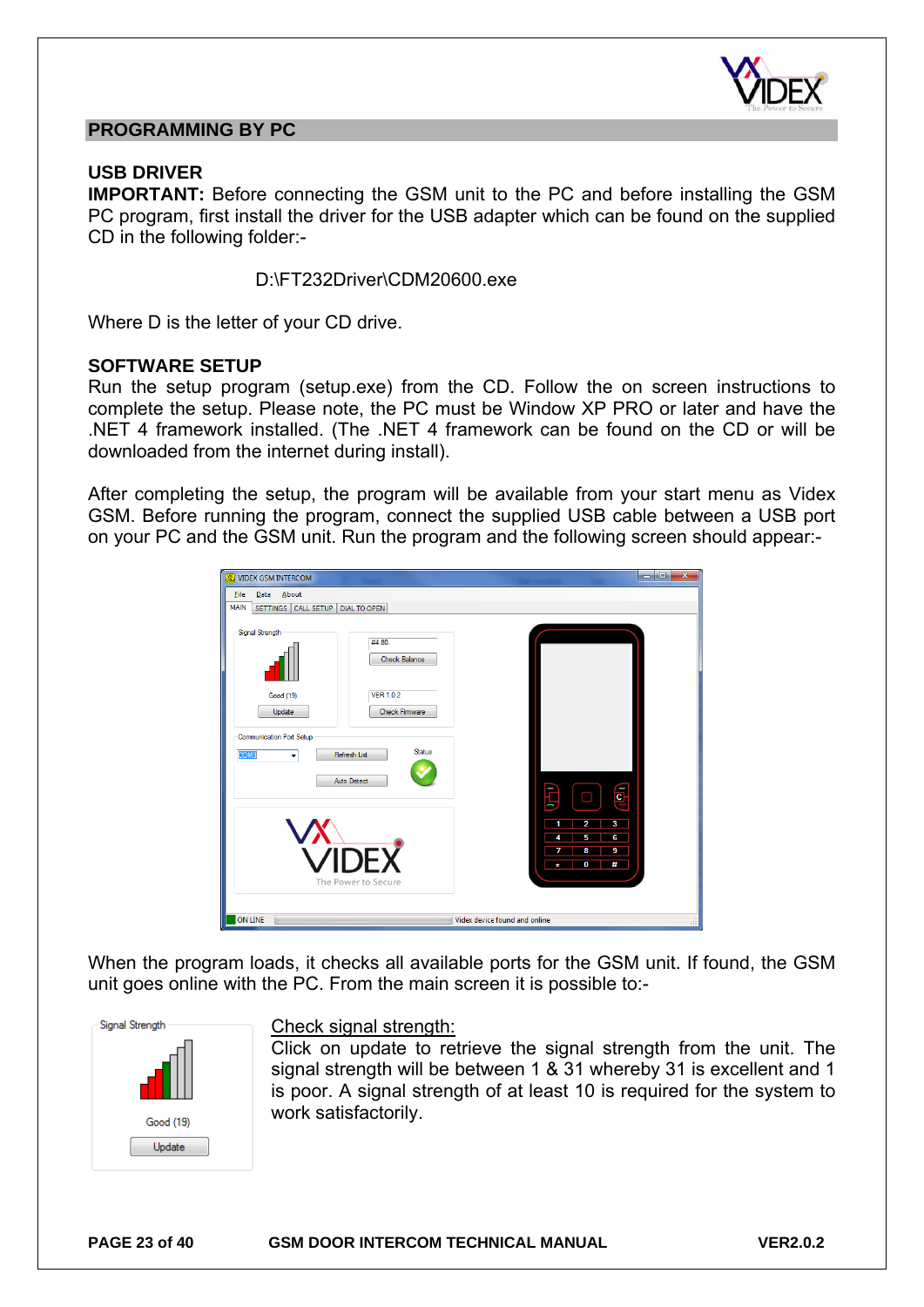

| #4.80.                |  |
|-----------------------|--|
| <b>Check Balance</b>  |  |
|                       |  |
| <b>VER 1.0.2</b>      |  |
| <b>Check Firmware</b> |  |
|                       |  |

#### Check balance on pay as you go SIM's:

For this to work you must first store the check string required by the service provider on the settings page. For example, the string \*#1345# is used by Vodafone to retrieve your current balance. Once this has been stored and uploaded to the unit, clicking the Check Balance button will retrieve it.

### Check firmware version:

Click the Check Firmware button to retrieve the firmware version of the GSM unit. This will be useful to technical support should you need to call and can also give you an indication of functions available as identified in the back of this manual.

| COM <sub>3</sub>         | Refresh List       | Status        |  |
|--------------------------|--------------------|---------------|--|
|                          | <b>Auto Detect</b> |               |  |
| Communication Port Setup |                    |               |  |
| COM4                     | Refresh List       | <b>Status</b> |  |
|                          | <b>Auto Detect</b> |               |  |

#### Communication port setup:

Although the communication should setup automatically when the program is started it is also possible to manual setup the communication port.

To setup manually, first press the Refresh List button which will find all available communication ports, Then either select from the drop down list, the port which is

connected to the GSM unit and press the Auto Detect button to check for the device or just simply click on the Auto Detect button to check all available ports. If the device is found, the status will change to online.



#### Mobile phone:

The mobile phone can be used like a normal mobile phone to make calls. This can be useful when setting up the GSM unit's SIM card with functions such as switching off voice mail and text alert or listening to the SIM cards balance through the intercom's speaker. Simply type the number to call on the keypad and click the send button  $\Box$ . Ti end the call press the button and to clear the display press the C button.

**Please note: After making any changes to the settings and stored telephone numbers on the PC, they must then be uploaded to the unit before they will take affect.**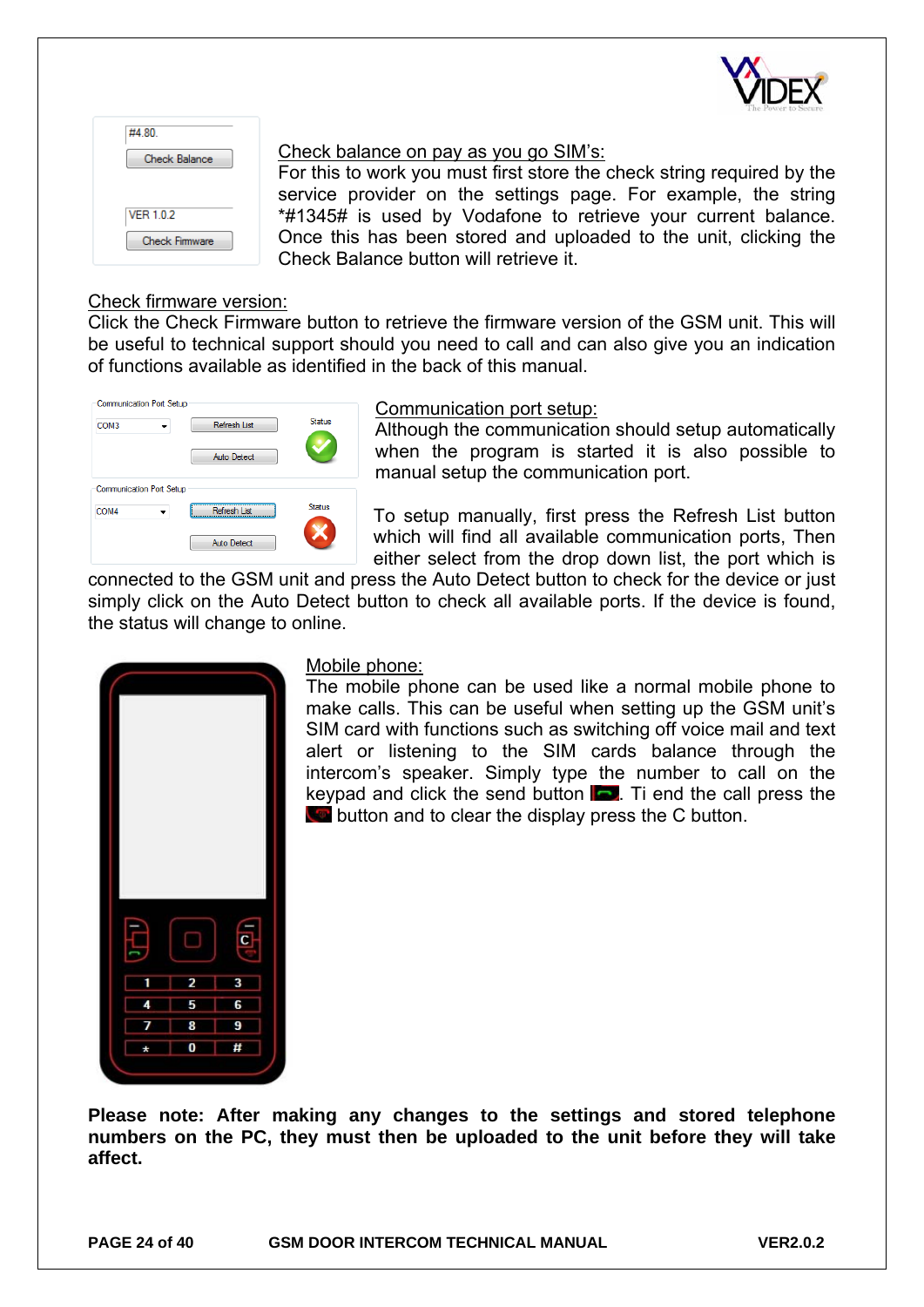

# GENERAL SETTINGS:

| VIDEX GSM INTERCOM |                                    |                      |                                      |                              |                       | $\mathbf{x}$<br>a C |
|--------------------|------------------------------------|----------------------|--------------------------------------|------------------------------|-----------------------|---------------------|
| Data About<br>Eile |                                    |                      |                                      |                              |                       |                     |
| <b>MAIN</b>        | SETTINGS CALL SETUP   DIAL TO OPEN |                      |                                      |                              |                       |                     |
| <b>Times</b>       |                                    |                      |                                      | <b>General Settings</b>      | 1111                  |                     |
| Call Time:         | 40<br>÷                            | Aux Out Time:        | $\frac{\triangle}{\mathbf{v}}$<br>5  | Master Code:                 |                       |                     |
| Relay Time:        | 5<br>$\div$                        | Divert Time:         | $\frac{\triangle}{\mathbf{v}}$<br>15 | <b>AUX2 Message</b>          | <b>AUX2 TRIGGERED</b> |                     |
| Auto Dial (Days):  | $\div$<br>30                       |                      |                                      | <b>Balance Check String:</b> | *#1345#               |                     |
| <b>Modes</b>       |                                    |                      |                                      | Master Telephone No:         | 07774949815           |                     |
| Aux Mode:          | On when triggered                  | $\blacktriangledown$ |                                      |                              |                       |                     |
|                    |                                    |                      |                                      |                              |                       |                     |
|                    |                                    |                      |                                      |                              |                       |                     |
|                    |                                    |                      |                                      |                              |                       |                     |
|                    |                                    |                      |                                      |                              |                       |                     |
| <b>ON LINE</b>     |                                    |                      |                                      |                              |                       | зă                  |

The general settings page has the following programmable options:

| Call Time:<br><b>Relay Time</b> | Maximum length of a call before it automatically clear down (20-240 Seconds)<br>Relay activation time $(0 - 99$ Seconds, $0 =$ latching)                                                                                                                                                 |
|---------------------------------|------------------------------------------------------------------------------------------------------------------------------------------------------------------------------------------------------------------------------------------------------------------------------------------|
| Aux Out Time:<br>Divert Time:   | Auxillary output AO terminal, switched 0V time $((0 - 99$ Seconds, $0 =$ latching)<br>The time a phone is allowed to ring before the unit cancels the call and diverts to the<br>second number, of programmed.(15 – 99 seconds)                                                          |
| Auto Dial (Days)                | Number of days the unit will wait with out a call being made before it makes a short<br>call to keep the system live and on the network (1-99 days).                                                                                                                                     |
| Aux Mode:                       | The AO terminal is a switch 0V output. It can be programmed to trigger by the end<br>user pressing 6 on their telephone during a call or can be setup to switch on when a<br>call is made and stay on for the length of the call. The two options are available in<br>the drop down box. |
| Master Code:                    | The master code must be 4 digits (Factory default 1111) and is required when using<br>the SMS facilities on the GSM unit and also when dialling in to the unit from a<br>number which is not stored.                                                                                     |
| AUX2 Message:                   | The Aux2 message is a message which will be sent to the master telephone number<br>when the Auxillary 2 input is triggered. The message can be up to 32 characters but<br>can't include spaces.                                                                                          |
| <b>Balance Check String:</b>    | The balance check string allows the balance on certain pay as you go SIM cards to<br>be checked. This must be stored to allow the balance to be checked.                                                                                                                                 |
| Master Telephone No:            | The master telephone number is the telephone number which will receive the SMS<br>messages for low balance and Aux 2 triggered.                                                                                                                                                          |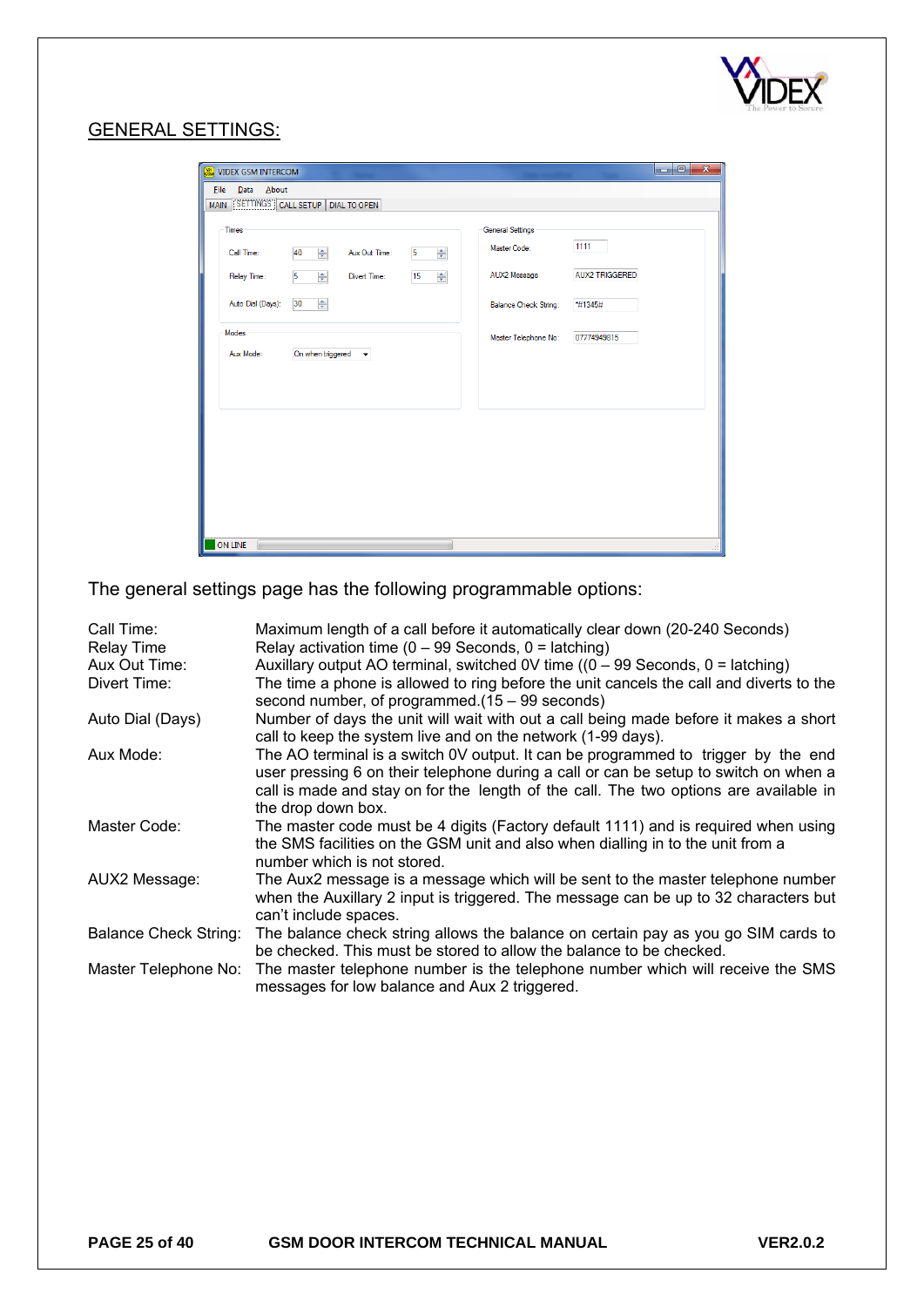

### CALL SETUP:

| VIDEX GSM INTERCOM        |                                    |                      |                          |
|---------------------------|------------------------------------|----------------------|--------------------------|
| Data About<br><b>File</b> |                                    |                      |                          |
| <b>MAIN</b>               | SETTINGS CALL SETUP   DIAL TO OPEN |                      |                          |
|                           |                                    |                      |                          |
| Button                    | Telephone No.                      | Divert Telephone No. |                          |
| 10                        | 01912241558                        | 01912388302          | ▲                        |
| 11                        |                                    |                      |                          |
| 12                        |                                    |                      |                          |
| 13                        |                                    |                      | Ξ                        |
| 14                        |                                    |                      |                          |
| 15                        |                                    |                      |                          |
| 16                        |                                    |                      |                          |
| 17 <sub>17</sub>          |                                    |                      |                          |
| $18$                      |                                    |                      |                          |
| 19                        |                                    |                      | $\overline{\phantom{a}}$ |
|                           |                                    |                      |                          |
|                           |                                    |                      |                          |
|                           |                                    |                      |                          |
|                           |                                    |                      |                          |
|                           |                                    |                      |                          |
|                           |                                    |                      |                          |
| <b>ON LINE</b>            |                                    |                      | лì.                      |

From the call setup page it is possible to assign up to 2 telephone numbers to each of the 50 available call buttons. The divert telephone number will be used if the call is busy or not answered and will divert to this number after the divert time has elapsed. If no divert number is stored, the first number will continue to ring until the call times out.

#### DIAL TO OPEN:

| Telephone No.<br>Location<br>155<br><b>Videx Newcastle</b><br>01912241558<br>$\blacktriangle$<br>156<br>157<br>158<br>159<br>160<br>161<br>162<br>163<br>164<br>$\overline{\phantom{a}}$<br>Note: Name is not uploaded to the intercom |  | Name |  |
|----------------------------------------------------------------------------------------------------------------------------------------------------------------------------------------------------------------------------------------|--|------|--|
|                                                                                                                                                                                                                                        |  |      |  |
|                                                                                                                                                                                                                                        |  |      |  |
|                                                                                                                                                                                                                                        |  |      |  |
|                                                                                                                                                                                                                                        |  |      |  |
|                                                                                                                                                                                                                                        |  |      |  |
|                                                                                                                                                                                                                                        |  |      |  |
|                                                                                                                                                                                                                                        |  |      |  |
|                                                                                                                                                                                                                                        |  |      |  |
|                                                                                                                                                                                                                                        |  |      |  |
|                                                                                                                                                                                                                                        |  |      |  |
|                                                                                                                                                                                                                                        |  |      |  |
|                                                                                                                                                                                                                                        |  |      |  |
|                                                                                                                                                                                                                                        |  |      |  |
|                                                                                                                                                                                                                                        |  |      |  |

It is possible to store up to 250 telephone numbers which will activate the relay when they call the GSM. The GSM unit will drop the call so there will be no charge for these calls. In the table it is possible to assign a telephone number and a name to each of the 250 possible locations. Please note: the name is only for convenience and is not uploaded to the GSM unit.

**PAGE 26 of 40 GSM DOOR INTERCOM TECHNICAL MANUAL VER2.0.2**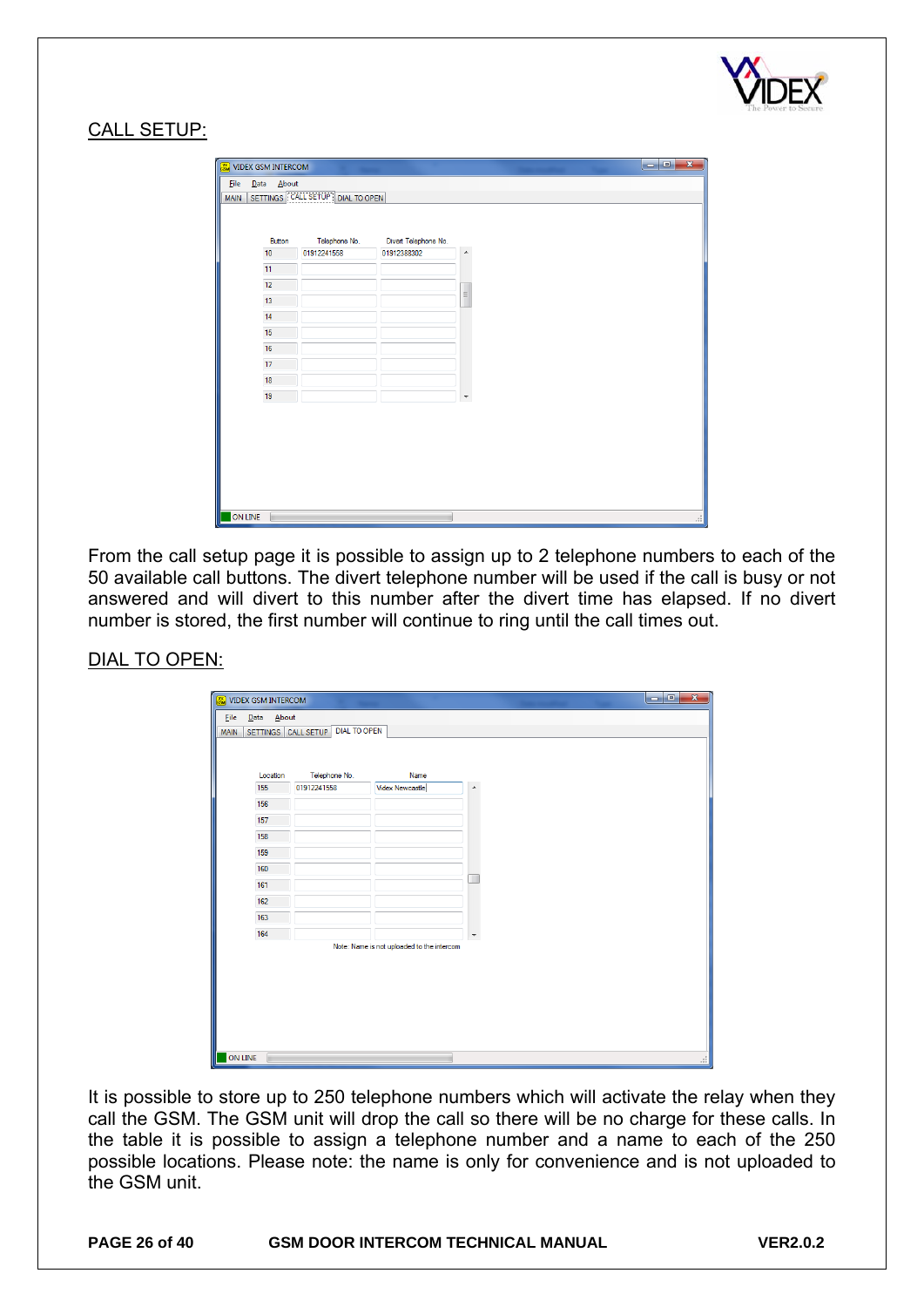



#### FILE MENU:

From the file menu it is possible to create a new data file, open an existing data file and save the current data file. These options are available online or offline allowing the data file to be created on or off site for convenience.

The exit option will close the program.

| VIDEX GSM INTERCOM |                 |                    |    |                             |
|--------------------|-----------------|--------------------|----|-----------------------------|
| <b>File</b>        | Data            | About              |    |                             |
| MAIN               |                 | Upload             | ٠  | <b>Upload All</b>           |
|                    |                 | Download           |    | <b>Upload Settings</b>      |
|                    | Signal Strength |                    |    | <b>Upload Calls</b>         |
|                    |                 |                    |    | <b>Upload Dial To Opens</b> |
|                    |                 |                    |    | heck Ralance                |
|                    |                 |                    |    |                             |
|                    |                 | VIDEX GSM INTERCOM |    |                             |
| File               | Data            | About              |    |                             |
| <b>MAIN</b>        |                 | Upload             | ΙP | <b>DIAL TO OPEN</b>         |
|                    |                 | Download           | ¥  | Download All                |
|                    | Signal Strength |                    |    | <b>Download Settings</b>    |
|                    |                 |                    |    | <b>Download Calls</b>       |

#### Data MENU:

The data menu is only available when online. From here it is possible to upload the information from the PC to the GSM unit and download information from the GSM unit to the PC. Both upload and download have several options which include the facility to upload/download all data or upload/download only a section of data which is required and has been changed.

#### **PC Requirements:-**

Windows XP Service Pack 3 or Later .Net framework 4 or later CD Drive USB port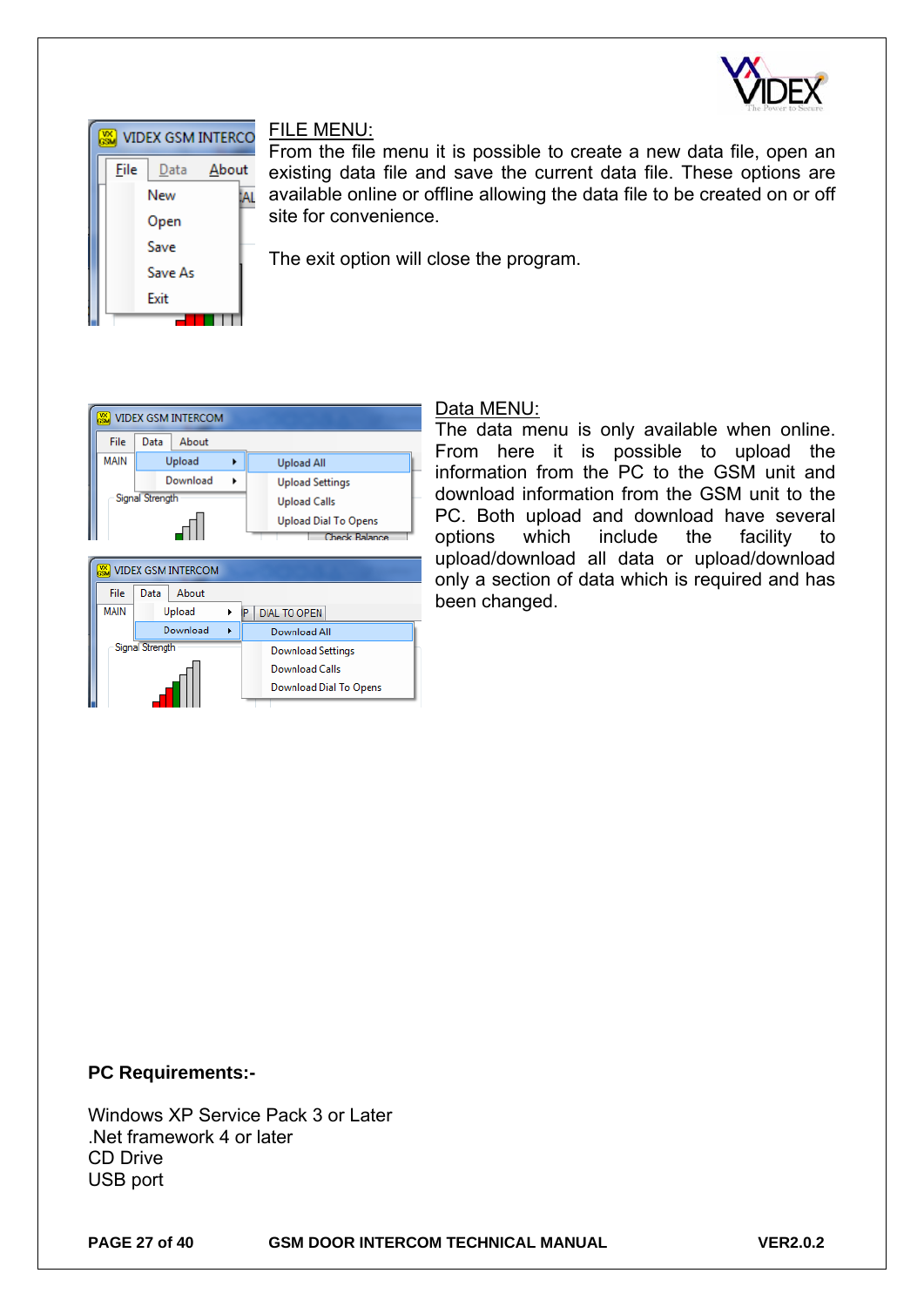

#### **SYSTEM OPERATION**

#### **TO MAKE A CALL FROM THE INTERCOM PANEL**

Press the required call button. Two beeps will be heard to indicate the call has been placed. If a mistake is made, press any other button to clear the call (A long beep followed by a short beep will be heard to confirm the call has been cleared. (Note: If the same button is pressed after five seconds of placing the call this will also clear the call down. Pressing the same button before five seconds will do nothing).

#### **DOOR/GATE RELEASE**

This is signalled by 1 second interval beeps from the intercom panel. Pressing 3 releases the door/gate for the programmed time. Pressing 1 followed by 0 will latch the door/gate in the open position (Note: To unlatch press 3, the door/gate will unlatch after the programmed time.

#### **RELEASING THE GATE/DOOR BY DIALLING THE INTERCOM PANEL NUMBER**

This feature is only possible if the caller's number has been stored correctly for this feature. Simply dial the number of the intercom panel. The intercom panel will drop the call and then open the gate/door for the programmed time.

#### **USER COMMANDS**

The following commands can be carried out during a call: (Note: Successful commands are signalled by two beeps from the telephone, errors are signalled by four beeps).

| <b>FUNCTION</b>                            | 1 <sup>st</sup> KEY TO PRESS | 2 <sup>nd</sup> KEY TO PRESS  |
|--------------------------------------------|------------------------------|-------------------------------|
|                                            |                              |                               |
| <b>LATCH RELAY (UNLATCH BY PRESSING 3)</b> |                              |                               |
|                                            |                              |                               |
| <b>RELEASE THE DOOR OR GATE</b>            | 3                            | N/A                           |
|                                            |                              |                               |
| <b>ACTIVATE THE AUXILIARY OUTPUT</b>       | 6                            | N/A                           |
|                                            |                              |                               |
| <b>END A CALL</b>                          | 8                            | N/A                           |
|                                            |                              |                               |
| <b>ADJUST DOOR SPEECH VOLUME</b>           | 4                            | $0-9$ (0=Lowest, 9 = Highest) |
|                                            |                              |                               |
| <b>ADJUST PHONE SPEECH VOLUME</b>          |                              | $0-9$ (0-Lowest, 9 = Highest) |

The following text messages can be sent while in standby (Examples show code as 1111):

| <b>FUNCTION</b>                      | <b>MESSAGE TO SEND</b>                                    |
|--------------------------------------|-----------------------------------------------------------|
|                                      |                                                           |
| <b>CHECK THE SIGNAL STRENGTH</b>     | 1111SIG?                                                  |
|                                      |                                                           |
| <b>CHECK THE AVAILABLE BALANCE*</b>  | 1111BAL?                                                  |
|                                      |                                                           |
| <b>CHECK THE SOFTWARE VERSION</b>    | <b>1111VER?</b>                                           |
|                                      |                                                           |
| <b>RELEASE THE DOOR/GATE</b>         | 1111RLY? (? Optional, send if a confirmation is required) |
|                                      |                                                           |
| <b>ACTIVATE THE AUXILIARY OUTPUT</b> | 1111AUX? (? Optional, send if a confirmation is required) |
|                                      |                                                           |
| <b>LATCH THE RELAY</b>               | 1111RLA? (? Optional, send if a confirmation is required) |
|                                      |                                                           |
| <b>UNLATCH THE RELAY</b>             | 1111RUL? (? Optional, send if a confirmation is required) |
|                                      |                                                           |
| <b>LATCH THE AUXILIARY OUTPUT</b>    | 1111ALA? (? Optional, send if a confirmation is required) |
|                                      |                                                           |
| <b>UNLATCH THE AUXILIARY OUTPUT</b>  | 1111AUL? (? Optional, send if a confirmation is required) |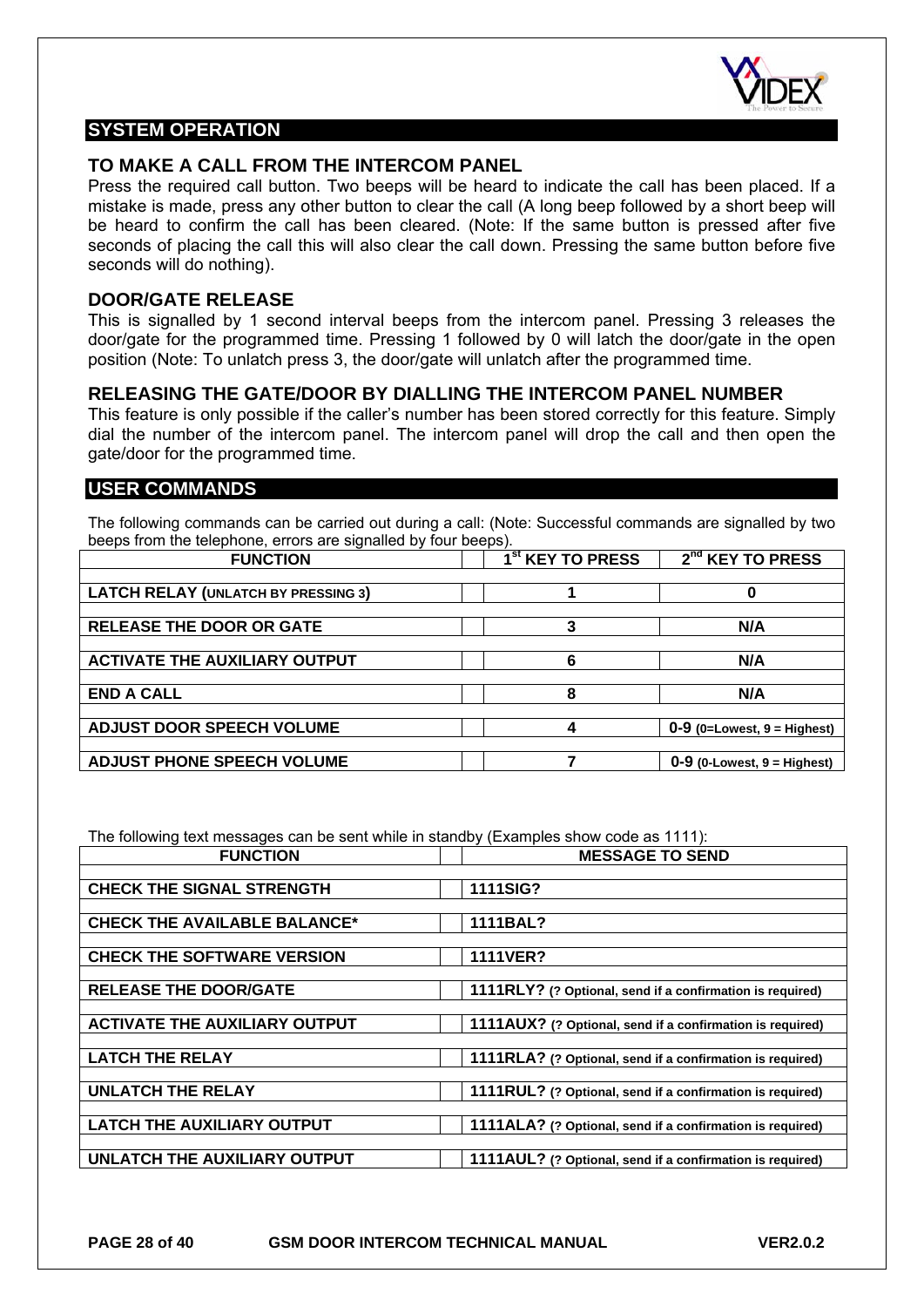

#### **CHECKING THE BALANCE (BAL)**

\*Note: The balance can only be checked if the correct balance check string has previously been stored using the SDL code explained earlier in the manual.

The intercom also has the facility to monitor the available credit and then text you to inform you when it has fell below £5.00, €5.00 or \$5.00. It will then remind you with another text after every 5 calls until the credit is either increased or it runs out. To use this feature, the following settings must first be made:-

- $\circ$  You must be using a Pay AS You GO SIM card from a provider that offers this service (Vodafone, O<sup>2</sup>)
- o The correct balance check string must be stored using the SDL code.
- $\circ$  A mobile phone number in which to receive the balance low text must be stored in the master telephone number location using the STM code.

#### **UNDERSTANDING THE SIGNAL STRENGTH (SIG)**

When a request for signal strength message is sent to the intercom panel it will reply with a two digit signal strength code. The code will be between  $0 - 31$  or 99. Ideally the signal strength should be as close to 31 as possible. The lower the number, the weaker the signal. Signal strengths lower than 10 may cause operational problems such as loss of speech quality (and possibly missing DTMF tones) and network loss. A signal strength of 99 indicates it could not be detected.

#### **DIALLING INTO THE INTERCOM FROM ANOTHER TELEPHONE**

There are three possible outcomes to dialling into the GSM intercom depending on the telephone number you are dialling in from and the features setup during programming. The three possible outcomes are shown in the table below and are shown in order of priority (For example, if the number is programmed to automatically activate the relay, this will take priority over the following two options and if the telephone number is stored as a telephone number called from one of the push buttons, this will take priority over the last option.

| <b>FUNCTION</b>                                                                                                                                                                                                                                          | <b>REQUIREMENT</b>                                                                                                           | <b>PRIORITY</b> |
|----------------------------------------------------------------------------------------------------------------------------------------------------------------------------------------------------------------------------------------------------------|------------------------------------------------------------------------------------------------------------------------------|-----------------|
| Dial in to open the door.<br>After dialling the number, the relay will<br>activate and the call will be dropped.                                                                                                                                         | The telephone number of the telephone<br>dialling in must be stored in memory location<br>STR001 - STR250                    | 1st             |
| Dial in to activate a call (Live speech,<br>activate relay/AUXO)<br>After dialling the number, the call will<br>be answered and two beeps will be<br>heard. The speech will then be live.                                                                | The telephone number of the telephone<br>dialling in must be stored in memory location<br>STN001 - STN050 or STD001 - STD050 | 2nd             |
| Dial in to open the speech from a<br>number not stored in the GSM<br>memory.<br>After dialling the number, the call will<br>be answered and two beeps will be<br>heard. You will then be required to<br>enter the four digit code to open the<br>speech. | If neither of the two requirements above are<br>met.                                                                         | 3rd             |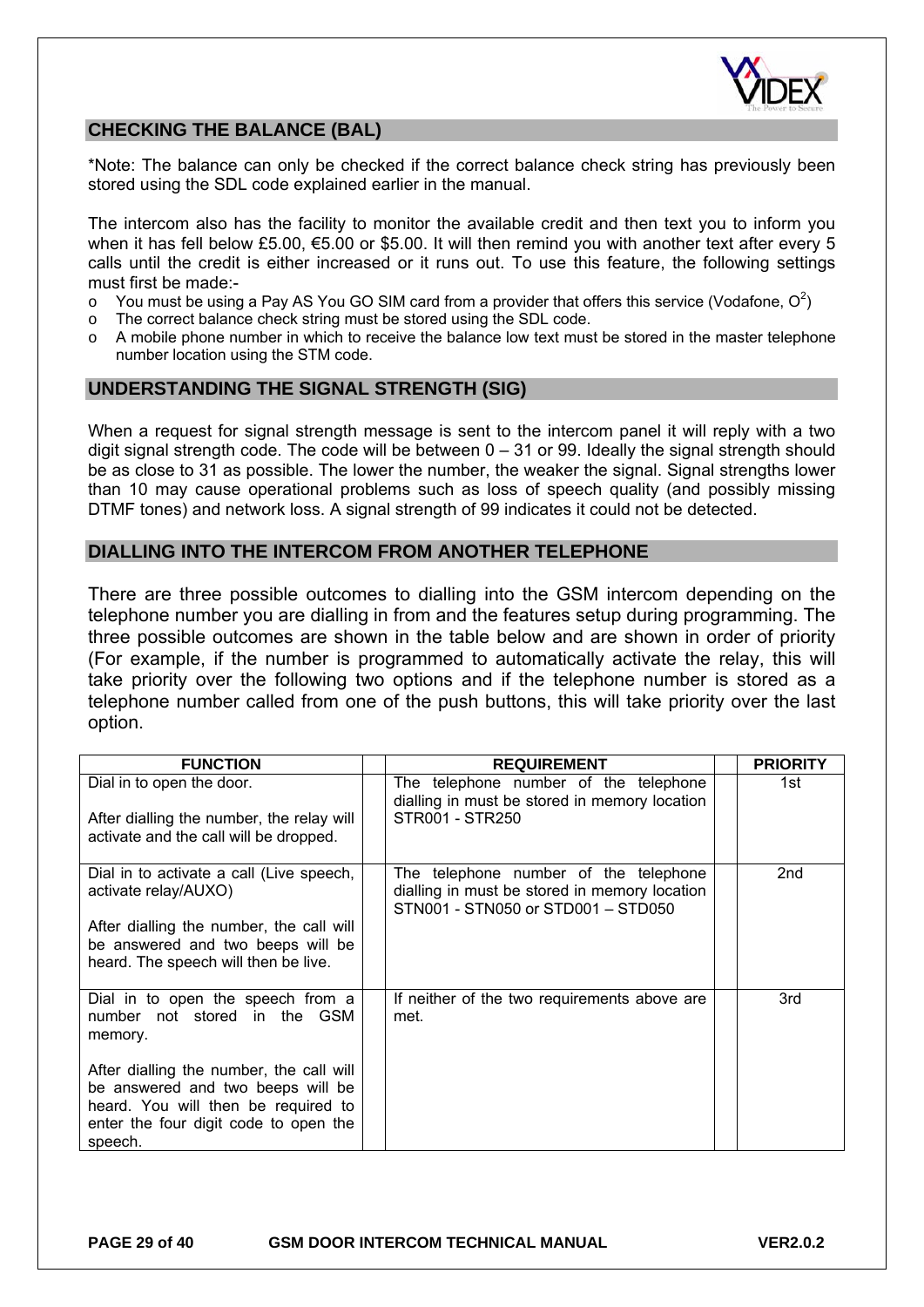

| <b>RECORD SHEET</b><br><b>INTERCOM PANEL TELEPHONE No.</b> |                      |                  |                      |  |
|------------------------------------------------------------|----------------------|------------------|----------------------|--|
|                                                            |                      |                  |                      |  |
| <b>IMEI NUMBER</b>                                         |                      |                  |                      |  |
|                                                            |                      |                  |                      |  |
| <b>MASTER CODE</b>                                         |                      |                  |                      |  |
|                                                            |                      |                  |                      |  |
| <b>MASTER TELEPHONE No.</b>                                |                      |                  |                      |  |
| <b>BUTTON</b>                                              | <b>MEM. LOCATION</b> | <b>USER NAME</b> | <b>TELEPHONE No.</b> |  |
| Button 1                                                   | <b>STN001</b>        |                  |                      |  |
| Button 1 (Divert)                                          | <b>STD001</b>        |                  |                      |  |
| Button 2                                                   | <b>STN002</b>        |                  |                      |  |
| Button 2 (Divert)                                          | <b>STD002</b>        |                  |                      |  |
| Button 3                                                   | <b>STN003</b>        |                  |                      |  |
| Button 3 (Divert)                                          | <b>STD003</b>        |                  |                      |  |
| Button 4                                                   | <b>STN004</b>        |                  |                      |  |
| Button 4 (Divert)                                          | <b>STD004</b>        |                  |                      |  |
| Button 5                                                   | <b>STN005</b>        |                  |                      |  |
| Button 5 (Divert)                                          | <b>STD005</b>        |                  |                      |  |
| Button 6                                                   | <b>STN006</b>        |                  |                      |  |
| Button 6 (Divert)                                          | STD006               |                  |                      |  |
| Button 7                                                   | <b>STN007</b>        |                  |                      |  |
| Button 7 (Divert)                                          | <b>STD007</b>        |                  |                      |  |
| Button 8                                                   | <b>STN008</b>        |                  |                      |  |
| Button 8 (Divert)                                          | <b>STD008</b>        |                  |                      |  |
| Button 9                                                   | <b>STN009</b>        |                  |                      |  |
| Button 9 (Divert)                                          | <b>STD009</b>        |                  |                      |  |
| Button 10                                                  | <b>STN010</b>        |                  |                      |  |
| Button 10 (Divert)                                         | <b>STD010</b>        |                  |                      |  |
| Button 11                                                  | <b>STN011</b>        |                  |                      |  |
| Button 11 (Divert)                                         | <b>STD011</b>        |                  |                      |  |
| Button 12                                                  | <b>STN012</b>        |                  |                      |  |
| Button 12 (Divert)                                         | <b>STD012</b>        |                  |                      |  |
| Button 13                                                  | <b>STN013</b>        |                  |                      |  |
| Button 13 (Divert)                                         | <b>STD013</b>        |                  |                      |  |
| Button 14                                                  | <b>STN014</b>        |                  |                      |  |
| Button 14 (Divert)                                         | <b>STD014</b>        |                  |                      |  |
| Button 15                                                  | <b>STN015</b>        |                  |                      |  |
| Button 15 (Divert)                                         | <b>STD015</b>        |                  |                      |  |
| Button 16                                                  | <b>STN016</b>        |                  |                      |  |
| Button 16 (Divert)                                         | STD016               |                  |                      |  |
| Button 17                                                  | <b>STN017</b>        |                  |                      |  |
| Button 17 (Divert)                                         | <b>STD017</b>        |                  |                      |  |
| Button 18                                                  | <b>STN018</b>        |                  |                      |  |
| Button 18 (Divert)                                         | <b>STD018</b>        |                  |                      |  |
| Button 19                                                  | <b>STN019</b>        |                  |                      |  |
| Button 19 (Divert)                                         | <b>STD019</b>        |                  |                      |  |
| Button 20                                                  | <b>STN020</b>        |                  |                      |  |
| Button 20 (Divert)                                         | <b>STD020</b>        |                  |                      |  |
| Button 21                                                  | <b>STN021</b>        |                  |                      |  |
| Button 21 (Divert)                                         | STD021               |                  |                      |  |
| Button 22                                                  | <b>STN022</b>        |                  |                      |  |
| Button 22 (Divert)                                         | <b>STD022</b>        |                  |                      |  |
| Button 23                                                  | <b>STN023</b>        |                  |                      |  |
| Button 23 (Divert)                                         | STD023               |                  |                      |  |
| Button 24                                                  | <b>STN024</b>        |                  |                      |  |
| Button 24 (Divert)                                         | STD024               |                  |                      |  |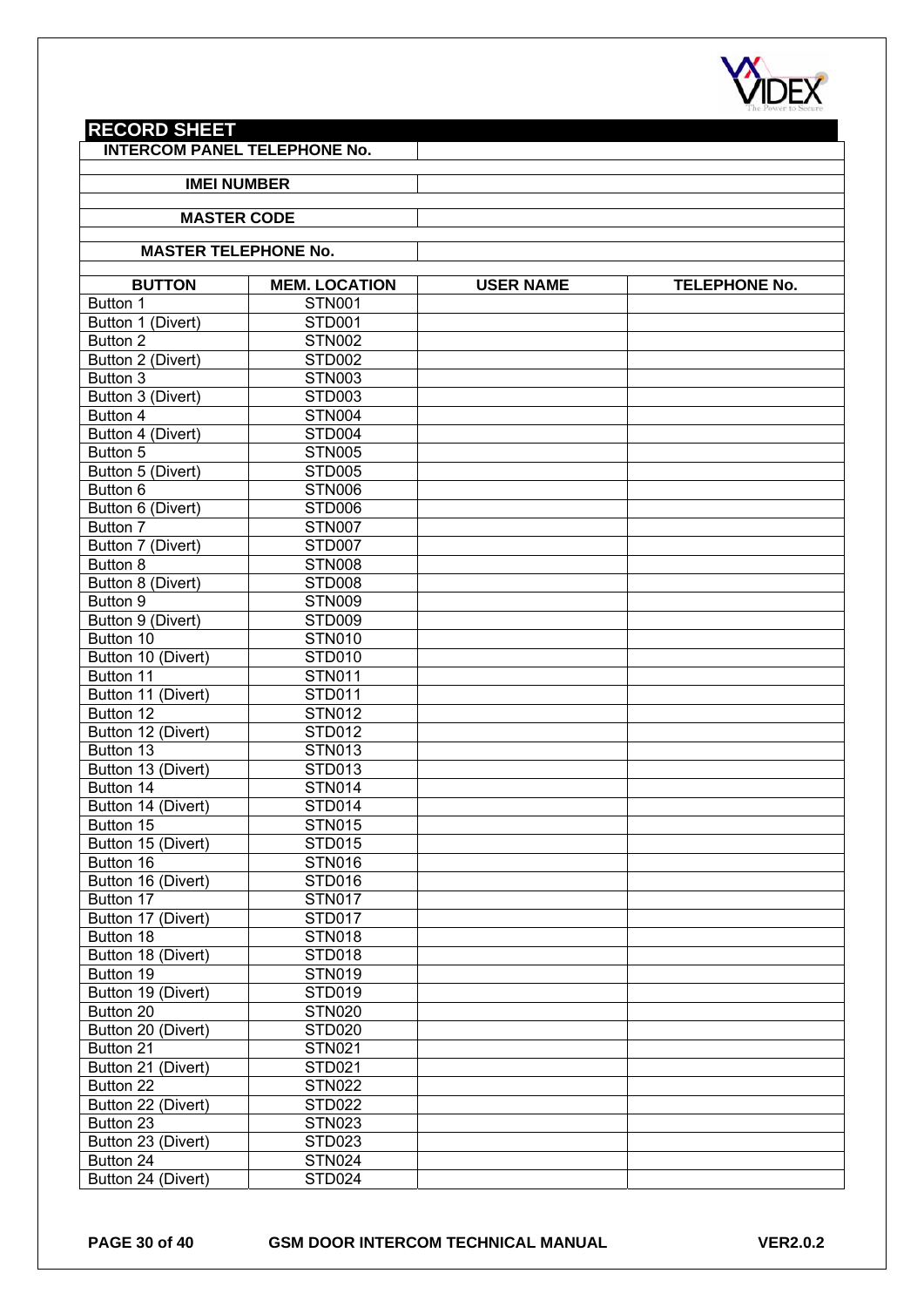

| Button 25          | <b>STN025</b> |  |
|--------------------|---------------|--|
| Button 25 (Divert) | <b>STD025</b> |  |
| Button 26          | <b>STN026</b> |  |
| Button 26 (Divert) | STD026        |  |
| Button 27          | <b>STN027</b> |  |
| Button 27 (Divert) | STD027        |  |
| Button 28          | <b>STN028</b> |  |
| Button 28 (Divert) | <b>STD028</b> |  |
| Button 29          | <b>STN029</b> |  |
| Button 29 (Divert) | <b>STD029</b> |  |
| Button 30          | <b>STN030</b> |  |
| Button 30 (Divert) | STD030        |  |
| Button 31          | <b>STN031</b> |  |
| Button 31 (Divert) | STD031        |  |
| Button 32          | <b>STN032</b> |  |
| Button 32 (Divert) | <b>STD032</b> |  |
| Button 33          | <b>STN033</b> |  |
| Button 33 (Divert) | STD033        |  |
| Button 34          | <b>STN034</b> |  |
| Button 34 (Divert) | STD034        |  |
| Button 35          | <b>STN035</b> |  |
| Button 35 (Divert) | <b>STD035</b> |  |
| Button 36          | <b>STN036</b> |  |
| Button 36 (Divert) | STD036        |  |
| Button 37          | <b>STN037</b> |  |
| Button 37 (Divert) | STD037        |  |
| Button 38          | <b>STN038</b> |  |
| Button 38 (Divert) | STD038        |  |
| Button 39          | <b>STN039</b> |  |
| Button 39 (Divert) | STD039        |  |
| Button 40          | <b>STN040</b> |  |
| Button 40 (Divert) | <b>STD040</b> |  |
| Button 41          | <b>STN041</b> |  |
| Button 41 (Divert) | <b>STD041</b> |  |
| Button 42          | <b>STN042</b> |  |
| Button 42 (Divert) | <b>STD042</b> |  |
| Button 43          | STN043        |  |
| Button 43 (Divert) | <b>STD043</b> |  |
| Button 44          | STN044        |  |
| Button 44 (Divert) | STD044        |  |
| Button 45          | <b>STN045</b> |  |
| Button 45 (Divert) | <b>STD045</b> |  |
| Button 46          | <b>STN046</b> |  |
| Button 46 (Divert) | STD046        |  |
| Button 47          | <b>STN047</b> |  |
| Button 47 (Divert) | STD047        |  |
| Button 48          | <b>STN048</b> |  |
| Button 48 (Divert) | STD048        |  |
| Button 49          | <b>STN049</b> |  |
| Button 49 (Divert) | STD049        |  |
| Button 50          | <b>STN050</b> |  |
| Button 50 (Divert) | <b>STD050</b> |  |
|                    |               |  |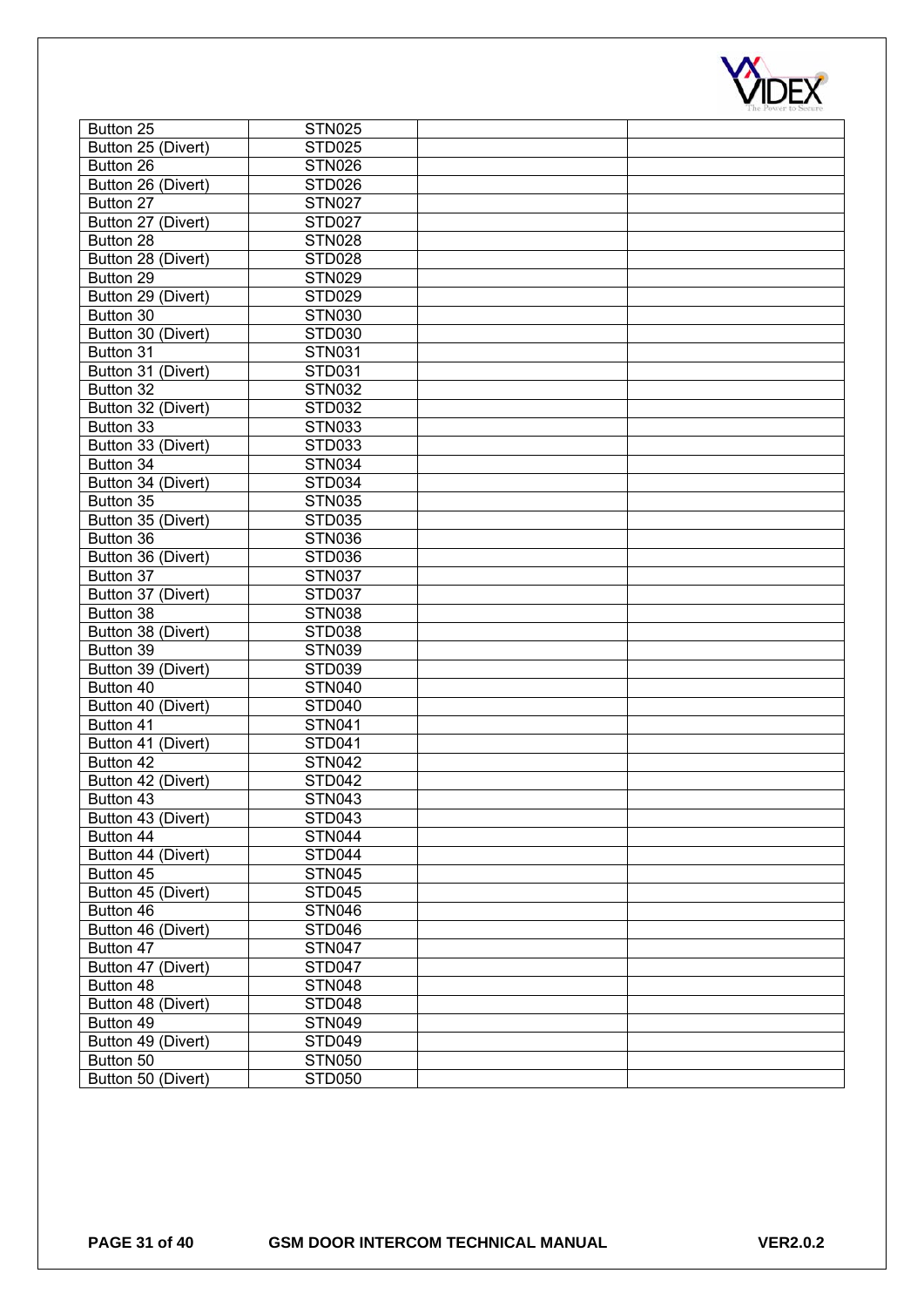

|      |                  | DIAL IN ACCESS CONTROL MEMORY RECORD SHEET |      |           |               |
|------|------------------|--------------------------------------------|------|-----------|---------------|
| Mem. | <b>User Name</b> | Telephone No.                              | Mem. | User Name | Telephone No. |
| 001  |                  |                                            | 051  |           |               |
| 002  |                  |                                            | 052  |           |               |
| 003  |                  |                                            | 053  |           |               |
| 004  |                  |                                            | 054  |           |               |
| 005  |                  |                                            | 055  |           |               |
| 006  |                  |                                            | 056  |           |               |
| 007  |                  |                                            | 057  |           |               |
| 008  |                  |                                            | 058  |           |               |
| 009  |                  |                                            | 059  |           |               |
| 010  |                  |                                            | 060  |           |               |
|      |                  |                                            | 061  |           |               |
| 011  |                  |                                            |      |           |               |
| 012  |                  |                                            | 062  |           |               |
| 013  |                  |                                            | 063  |           |               |
| 014  |                  |                                            | 064  |           |               |
| 015  |                  |                                            | 065  |           |               |
| 016  |                  |                                            | 066  |           |               |
| 017  |                  |                                            | 067  |           |               |
| 018  |                  |                                            | 068  |           |               |
| 019  |                  |                                            | 069  |           |               |
| 020  |                  |                                            | 070  |           |               |
| 021  |                  |                                            | 071  |           |               |
| 022  |                  |                                            | 072  |           |               |
| 023  |                  |                                            | 073  |           |               |
| 024  |                  |                                            | 074  |           |               |
| 025  |                  |                                            | 075  |           |               |
| 026  |                  |                                            | 076  |           |               |
| 027  |                  |                                            | 077  |           |               |
| 028  |                  |                                            | 078  |           |               |
| 029  |                  |                                            | 079  |           |               |
| 030  |                  |                                            | 080  |           |               |
| 031  |                  |                                            | 081  |           |               |
| 032  |                  |                                            | 082  |           |               |
| 033  |                  |                                            | 083  |           |               |
| 034  |                  |                                            | 084  |           |               |
| 035  |                  |                                            | 085  |           |               |
| 036  |                  |                                            | 086  |           |               |
| 037  |                  |                                            | 087  |           |               |
|      |                  |                                            |      |           |               |
| 038  |                  |                                            | 088  |           |               |
| 039  |                  |                                            | 089  |           |               |
| 040  |                  |                                            | 090  |           |               |
| 041  |                  |                                            | 091  |           |               |
| 042  |                  |                                            | 092  |           |               |
| 043  |                  |                                            | 093  |           |               |
| 044  |                  |                                            | 094  |           |               |
| 045  |                  |                                            | 095  |           |               |
| 046  |                  |                                            | 096  |           |               |
| 047  |                  |                                            | 097  |           |               |
| 048  |                  |                                            | 098  |           |               |
| 049  |                  |                                            | 099  |           |               |
| 050  |                  |                                            | 100  |           |               |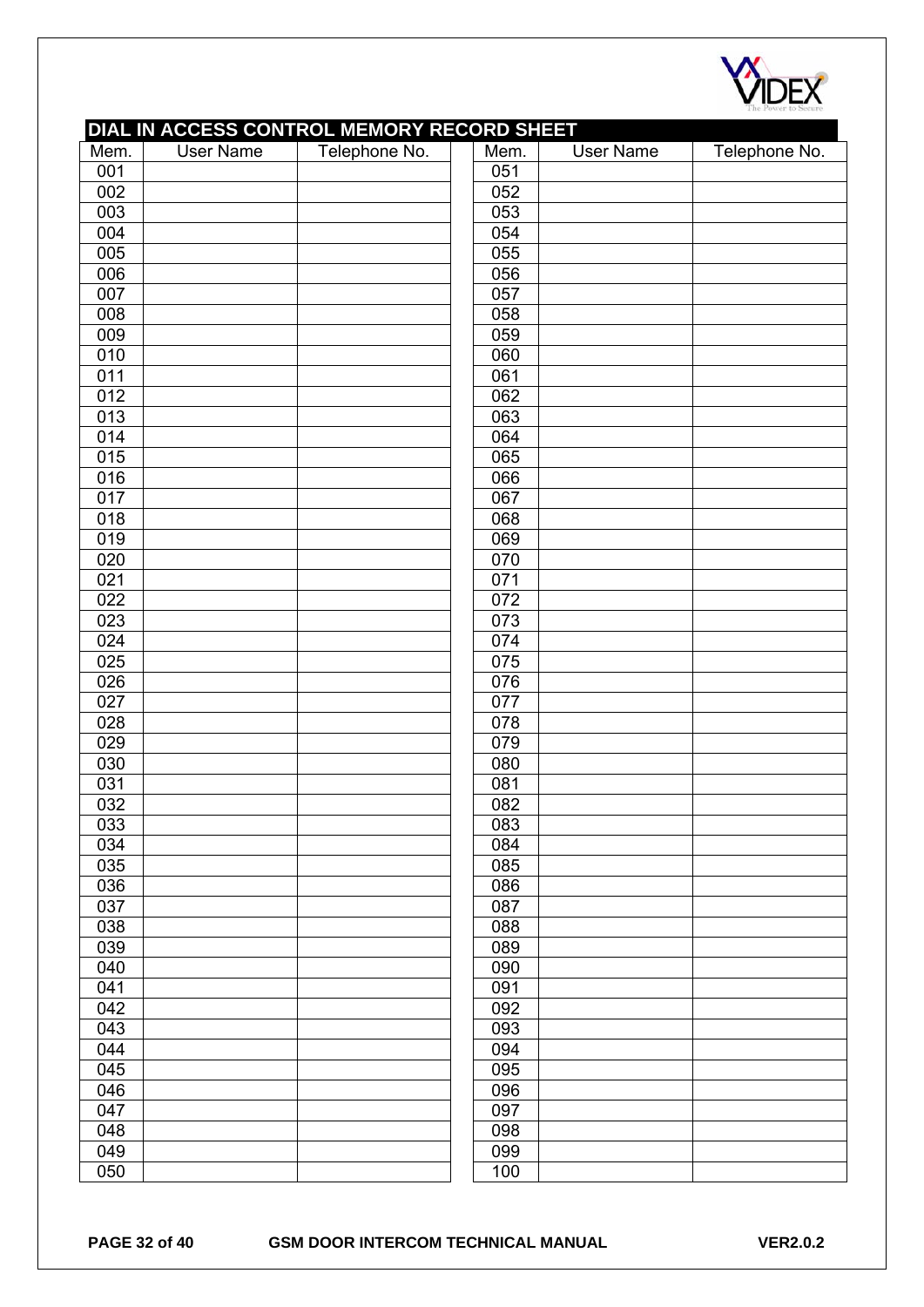

| 101               | 153              |
|-------------------|------------------|
| 102               | 154              |
| 103               | 155              |
| 104               | 156              |
| 105               | 157              |
| 106               | 158              |
| 107               | 159              |
| 108               | 160              |
| 109               | 161              |
| 110               | 162              |
| $\overline{111}$  | 163              |
| $\overline{112}$  | 164              |
| $\overline{113}$  | 165              |
| $\frac{114}{114}$ | 166              |
| 115               | 167              |
| 116               | 168              |
| 117               | 169              |
| 118               | 170              |
| 119               | 171              |
| 120               | 172              |
| 121               | 173              |
| 122               | 174              |
| 123               | 175              |
| 124               | 176              |
| 125               | 177              |
| 126               | 178              |
| 127               | 179              |
| 128               | 180              |
| 129               | 181              |
| 130               | 182              |
| 131               | 183              |
| $\overline{132}$  | 184              |
| 133               | $\frac{185}{ }$  |
| 134               | 186              |
| 135               | 187              |
| 136               | 188              |
| $\overline{137}$  | 189              |
| 138               | 190              |
| 139               | 191              |
| 140               | 192              |
| $\overline{141}$  | 193              |
| $\overline{142}$  | 194              |
| $\overline{143}$  | $\overline{195}$ |
| 144               | 196              |
| 145               | 197              |
| 146               | 198              |
| 147               | 199              |
| 148               | 200              |
| 149               |                  |
|                   | 201<br>202       |
| 150               |                  |
| 151               | 203              |
| 152               | 204              |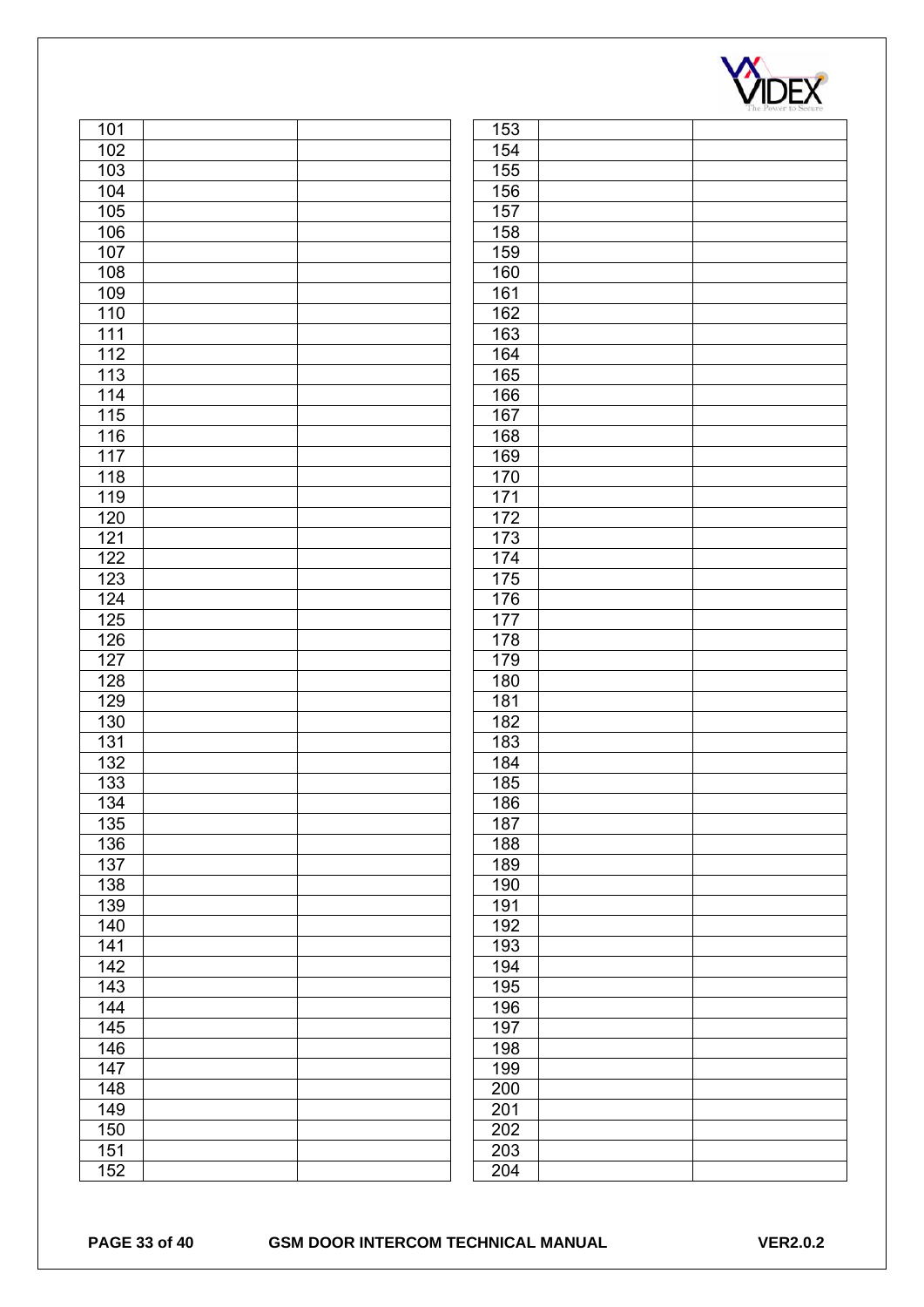

| 205 | 229 |
|-----|-----|
| 206 | 230 |
| 207 | 231 |
| 208 | 232 |
| 209 | 233 |
| 210 | 234 |
| 211 | 235 |
| 212 | 236 |
| 213 | 237 |
| 214 | 238 |
| 215 | 239 |
| 216 | 240 |
| 217 | 241 |
| 218 | 242 |
| 219 | 243 |
| 220 | 244 |
| 221 | 245 |
| 222 | 246 |
| 223 | 247 |
| 224 | 248 |
| 225 | 249 |
| 226 | 250 |
| 227 |     |
| 228 |     |

| 229 |  |
|-----|--|
| 230 |  |
| 231 |  |
| 232 |  |
| 233 |  |
| 234 |  |
| 235 |  |
| 236 |  |
| 237 |  |
| 238 |  |
| 239 |  |
| 240 |  |
| 241 |  |
| 242 |  |
| 243 |  |
| 244 |  |
| 245 |  |
| 246 |  |
| 247 |  |
| 248 |  |
| 249 |  |
| 250 |  |
|     |  |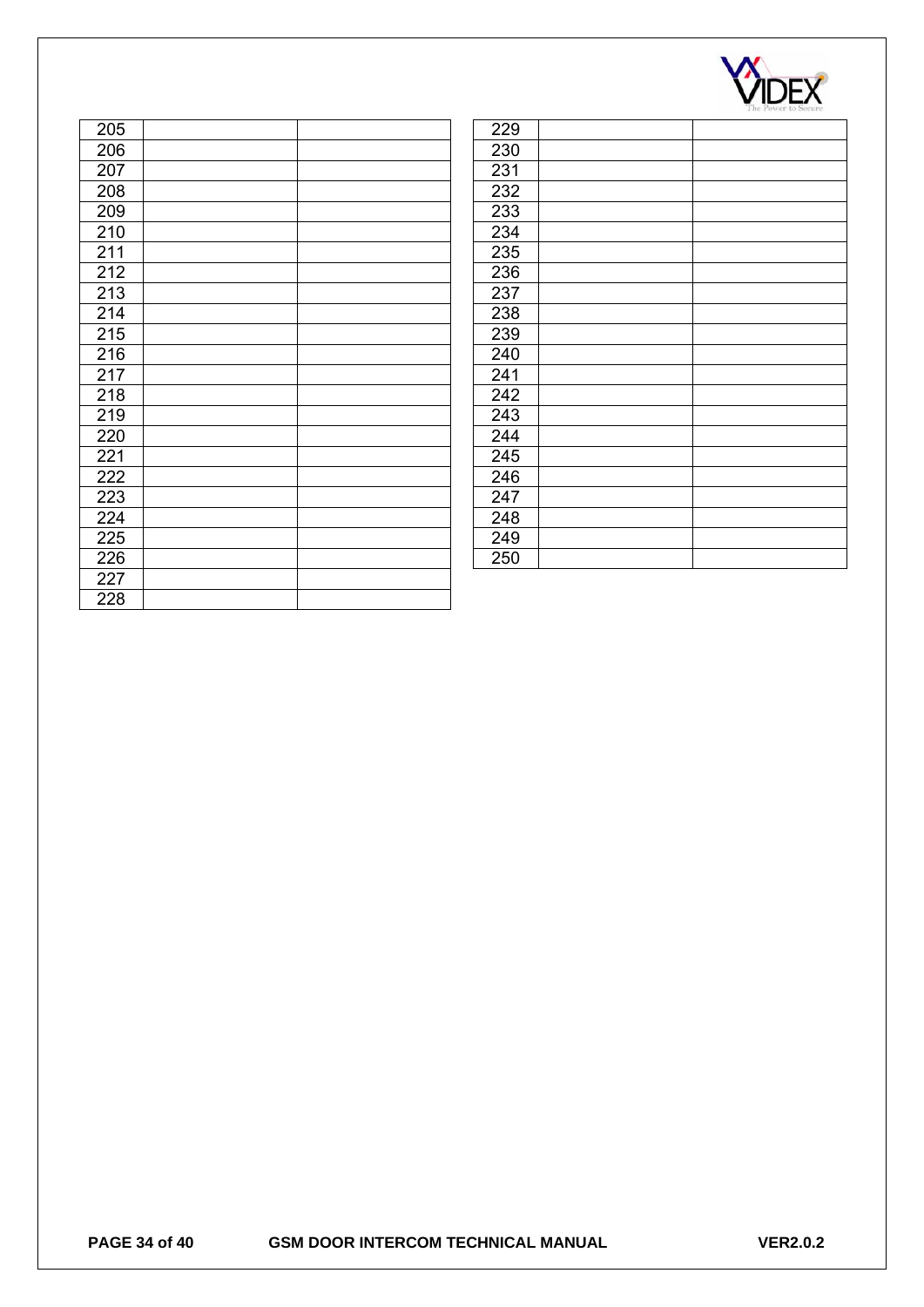

# **UNDERSTANDING THE BEEPS**

Functions and errors are indicated by beeps from the intercom panel. The following will help you understand the different beeps heard and what, if anything needs to be done in response to the beeps.

| <b>BEEP</b>                                                                | <b>REASON</b>                                              | <b>SOLUTION</b>                                                                                                                                                                                                                                                                         |
|----------------------------------------------------------------------------|------------------------------------------------------------|-----------------------------------------------------------------------------------------------------------------------------------------------------------------------------------------------------------------------------------------------------------------------------------------|
| Short beeps at 1 second intervals                                          | Relay or auxiliary output activated.                       | None, this is normal                                                                                                                                                                                                                                                                    |
| Single short beep while the<br>system is in standby and not<br>being used. | A valid text message has been<br>received and processed    | None, this is normal                                                                                                                                                                                                                                                                    |
| Two short beeps followed by a<br>long beep                                 | Button pressed but no number<br>stored                     | Program a telephone number for<br>the button pressed.                                                                                                                                                                                                                                   |
| Long beep followed by short beep<br>while the system is in standby.        | Invalid text message received.                             | If this has happened when<br>sending one of the programming<br>text messages then check the<br>message for errors. These beeps<br>will also be heard if the 4 digit<br>code in the text message is<br>incorrect. If you are unsure of the<br>4 digit code, try resetting it to<br>1111. |
| Long beep followed by short beep<br>while the system is in use.            | Manually ending a call by pressing<br>a call button        | None, this confirms the call has<br>been cancelled. Another call can<br>be placed if required.                                                                                                                                                                                          |
| Four long beeps                                                            | Not registered with a network<br>provider but still trying | Leave it a short while to see if it<br>manages to find the network. If the<br>beeps repeat every 30 seconds<br>then try moving the antenna to a<br>better location or changing the<br>SIM to another network provider.                                                                  |
| Six long beeps                                                             | Unknown registering problem                                | Try moving the antenna to a better<br>location. Try changing the SIM<br>card to another network provider.                                                                                                                                                                               |
| Eight long beeps                                                           | Registered but roaming for a<br>better network             | This could happen if it registers to<br>another network instead of its<br>primary one. This may result in<br>higher call charges. Try another<br>SIM provider for that area.                                                                                                            |
| Single short beep every 10<br>seconds after power up                       | Unable to see the SIM card                                 | Check the SIM card is fitted<br>correctly. Try removing the SIm<br>card, cleaning and fitting again.<br>Try a different SIM card.                                                                                                                                                       |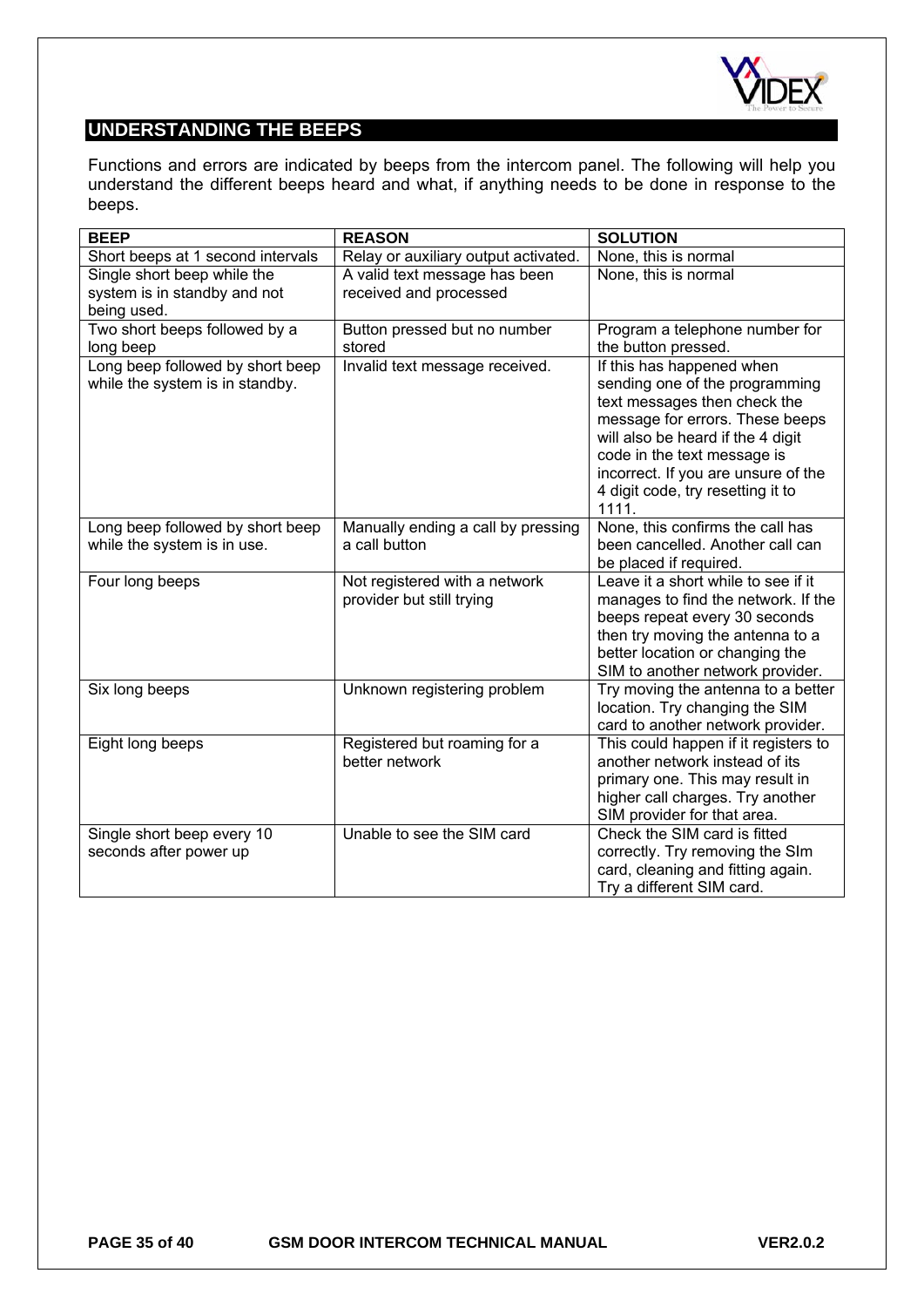

# **TROUBLE SHOOTING**

| <b>SYMPTOM</b>                                                                                                                                      | <b>TEST</b>                                                                                                                                                                                                                                                                                                                                               |
|-----------------------------------------------------------------------------------------------------------------------------------------------------|-----------------------------------------------------------------------------------------------------------------------------------------------------------------------------------------------------------------------------------------------------------------------------------------------------------------------------------------------------------|
| Interference on the speech                                                                                                                          | Check the signal strength '1111SIG?'. If the signal strength<br>is to low the GSM module which increase it's power to<br>compensate causing interference with the speech circuits.<br>Try relocating the antenna or using a more powerful or<br>directional antenna.                                                                                      |
|                                                                                                                                                     | Ensure the antenna cables are not running close to the<br>power supply cables or the microphone wires inside the<br>intercom panel                                                                                                                                                                                                                        |
|                                                                                                                                                     | Try a different SIM card from a different service provider as<br>they may have better coverage in that area.                                                                                                                                                                                                                                              |
| The intercom panel repeatedly beeps twice<br>and the name plate back light of the module<br>(Not additional button modules) does not<br>illuminate. | Check the power supply is of adequate voltage as show<br>earlier in this manual and that the jumper JP1 is in the<br>correct position.                                                                                                                                                                                                                    |
|                                                                                                                                                     | Try a full reset as shown earlier in the manual (Powering<br>up with C2 & PTE shorted).                                                                                                                                                                                                                                                                   |
|                                                                                                                                                     | Try a different SIM card.                                                                                                                                                                                                                                                                                                                                 |
|                                                                                                                                                     | Intercom module may have a fault.                                                                                                                                                                                                                                                                                                                         |
| A long beep is heard when I press a button.                                                                                                         | No telephone number setup for that button. Check the<br>programming.                                                                                                                                                                                                                                                                                      |
|                                                                                                                                                     | Check the SIM card is fitted correctly.                                                                                                                                                                                                                                                                                                                   |
| The intercom panel does not respond to<br>SMS messages                                                                                              | Check the SIM card has a SMS service centre number<br>stored. This will require putting the SIM card into a mobile<br>phone to check. Contact the SIM card provider if you are<br>not sure.<br>Check the number you are sending the message to is                                                                                                         |
|                                                                                                                                                     | correct (The number of the SIM card in the intercom panel<br>After sending a SM to the intercom panel. Listen for a<br>single short beep from the Intercom panel. This will<br>indicate that the message was received and understood. If<br>a long beep is heard it indicates the message was either<br>not understood or the 4 digit code was incorrect. |
|                                                                                                                                                     | Try resetting the 4 digit code to 1111 as shown earlier in<br>this manual (Powering up with C1 & PTE shorted).                                                                                                                                                                                                                                            |
| The call keeps dropping out                                                                                                                         | Increase the call time in programming.                                                                                                                                                                                                                                                                                                                    |
|                                                                                                                                                     | Check the signal strength and if necessary, move or<br>change the antenna or try a different SIM card provider.                                                                                                                                                                                                                                           |
| Speech echoes and feeds back                                                                                                                        | Try lowering the speaker volume using jumpers JP2 & JP3                                                                                                                                                                                                                                                                                                   |
|                                                                                                                                                     | Try adjusting the volume using the programmable settings<br>during a call<br>Check the microphone is fitted correctly in the intercom                                                                                                                                                                                                                     |
|                                                                                                                                                     | panel and that the mic hole is not blocked in any way.                                                                                                                                                                                                                                                                                                    |
| ERROR message returned in SMS when<br>programming or no SMS returned at all<br>even though a ? was included at the end of<br>the message sent.      | Check over the message sent again and compare it with<br>the examples in the manual.<br>Common errors include:-                                                                                                                                                                                                                                           |
|                                                                                                                                                     | 1. Using two apostrophe marks side by side instead of ".<br>Note that these look the same in the message. An easy<br>way to see if this is the problem is to move the cursor<br>along in the message and if the cursor can get between<br>the two "then it is not the connect character used.                                                             |
|                                                                                                                                                     | 2. Lower case letters instead of upper case. For example<br>using stn when STN should be used.                                                                                                                                                                                                                                                            |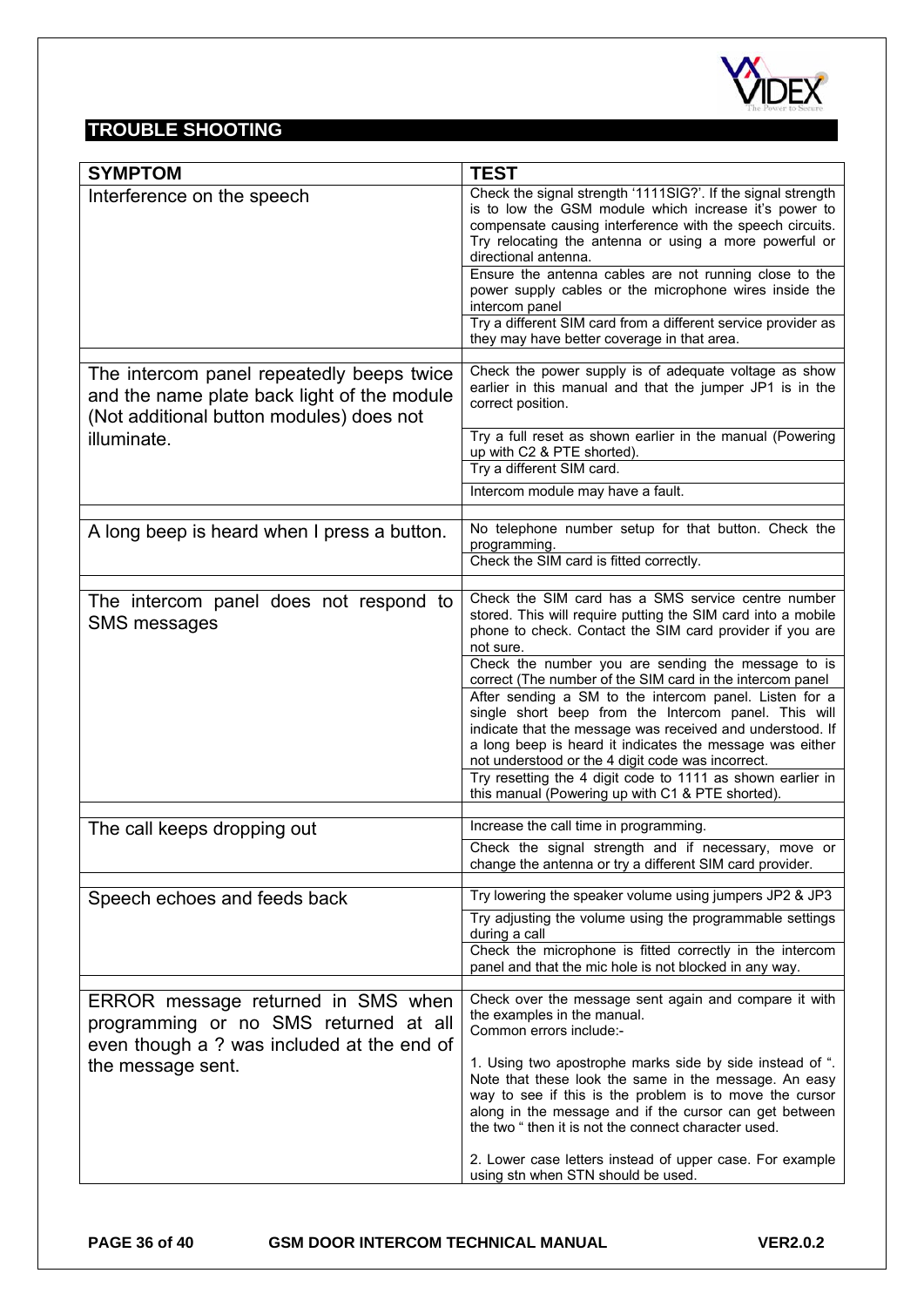

**Enfora certifies that the Enfora Enabler IIG TM MHz GSM Radio Module FCC ID: MIVMLG0208) complies with the RF hazard requirements applicable to broadband PCS equipment operating under the authority of 47 CFR Part 22 or Part 24, Subpart E of the FCC Rules and Regulations.** 

**This certificate is contingent upon installation, operation and use of the Enabler IIG module and its host product in accordance with all instructions provided to both EOM and end used. When installed and operated in a manner consistent with the instructions provided, the Enfora Enabler IIG module meets maximum permissible exposure (MPE) limits for general population/uncontrolled exposure at defined in section 1.1310 of the FCC Rules and Regulations.** 

# **WARNING**

**To comply with FCC RF exposure requirements, a separation distance of 20cm (7.87") or more must be maintained between the antenna of this product and all persons** 

**Separate FCC approval for this product is not required as it will be classed as a fixed installation.** 

**THIS PRODUCT IS NOT DESIGNED TO BE USED AS AN EMERGENCY CALL POINT** 



*The product is CE marked demonstrating its conformity and is for distribution within all member states of the EU with no restrictions. This product follows the provisions of the European Directives 89/336/EEC & 92/31/EEC (EMC), 73/23/EEC (LVD) and 93/68/EEC (CE marking).*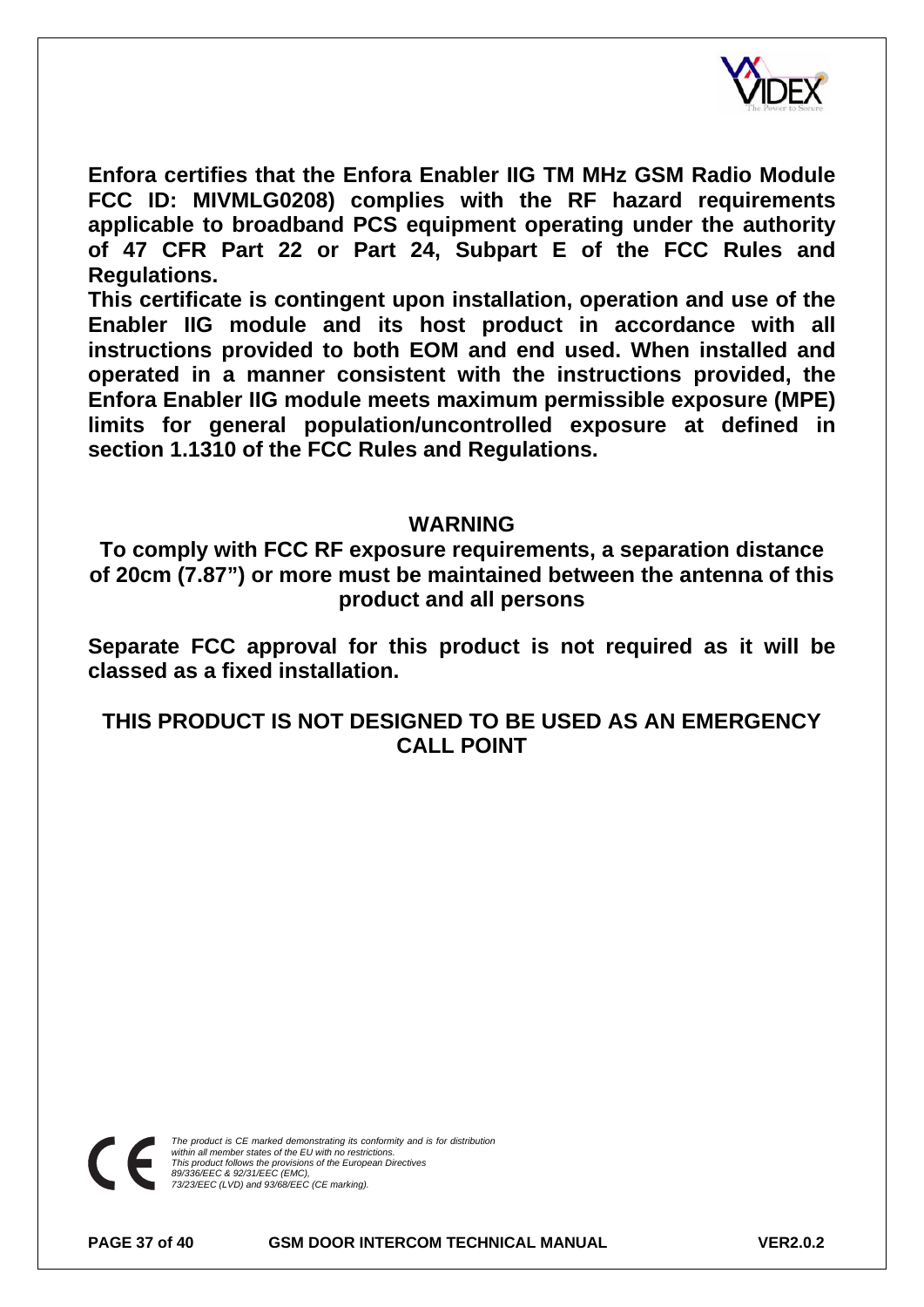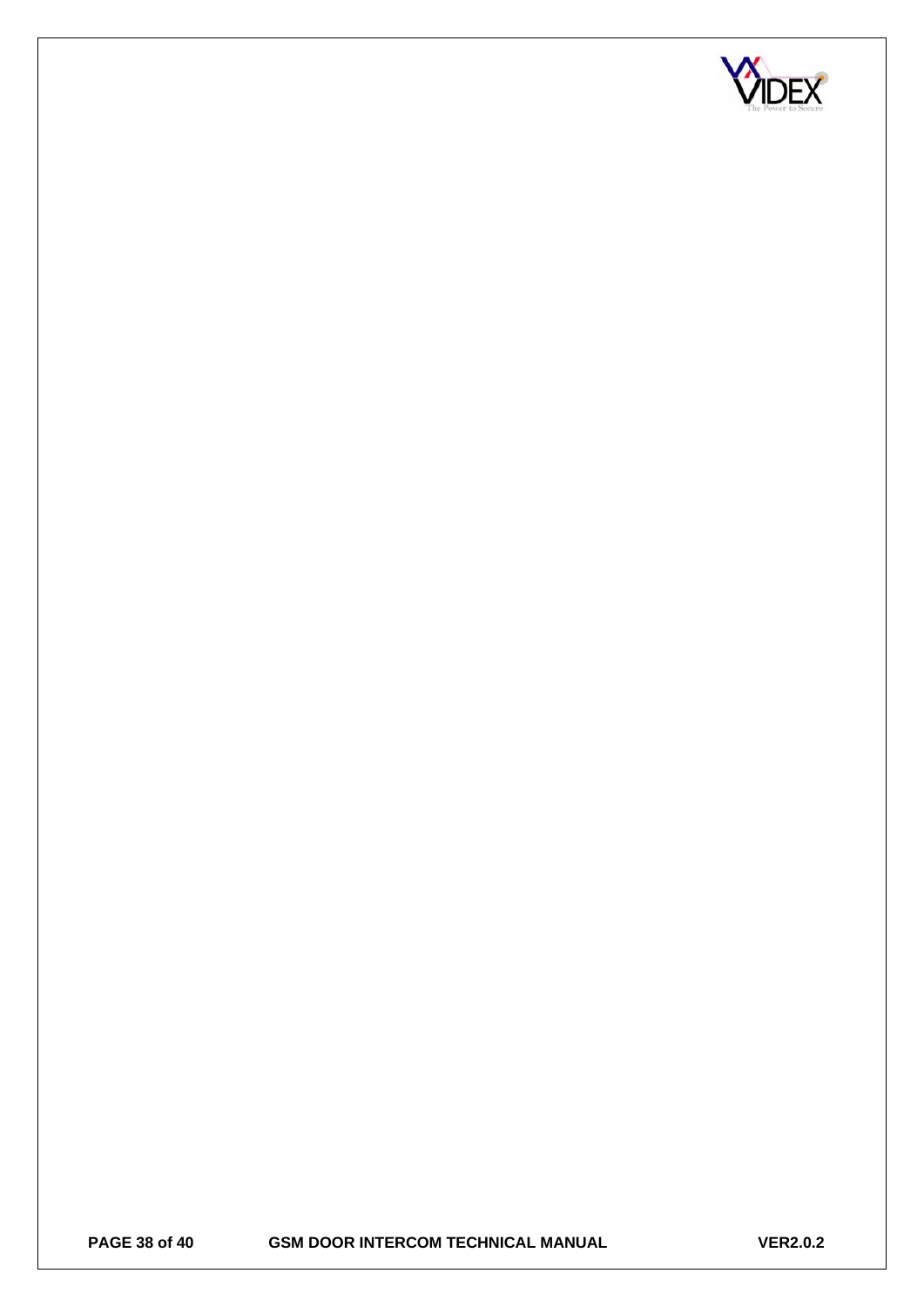

| <b>Date</b> | <b>Software Version</b> | <b>Revision</b> |
|-------------|-------------------------|-----------------|
| 16/07/2010  | GSM1.0.2                | Launch of 4810N |
|             |                         |                 |
|             |                         |                 |
|             |                         |                 |
|             |                         |                 |
|             |                         |                 |